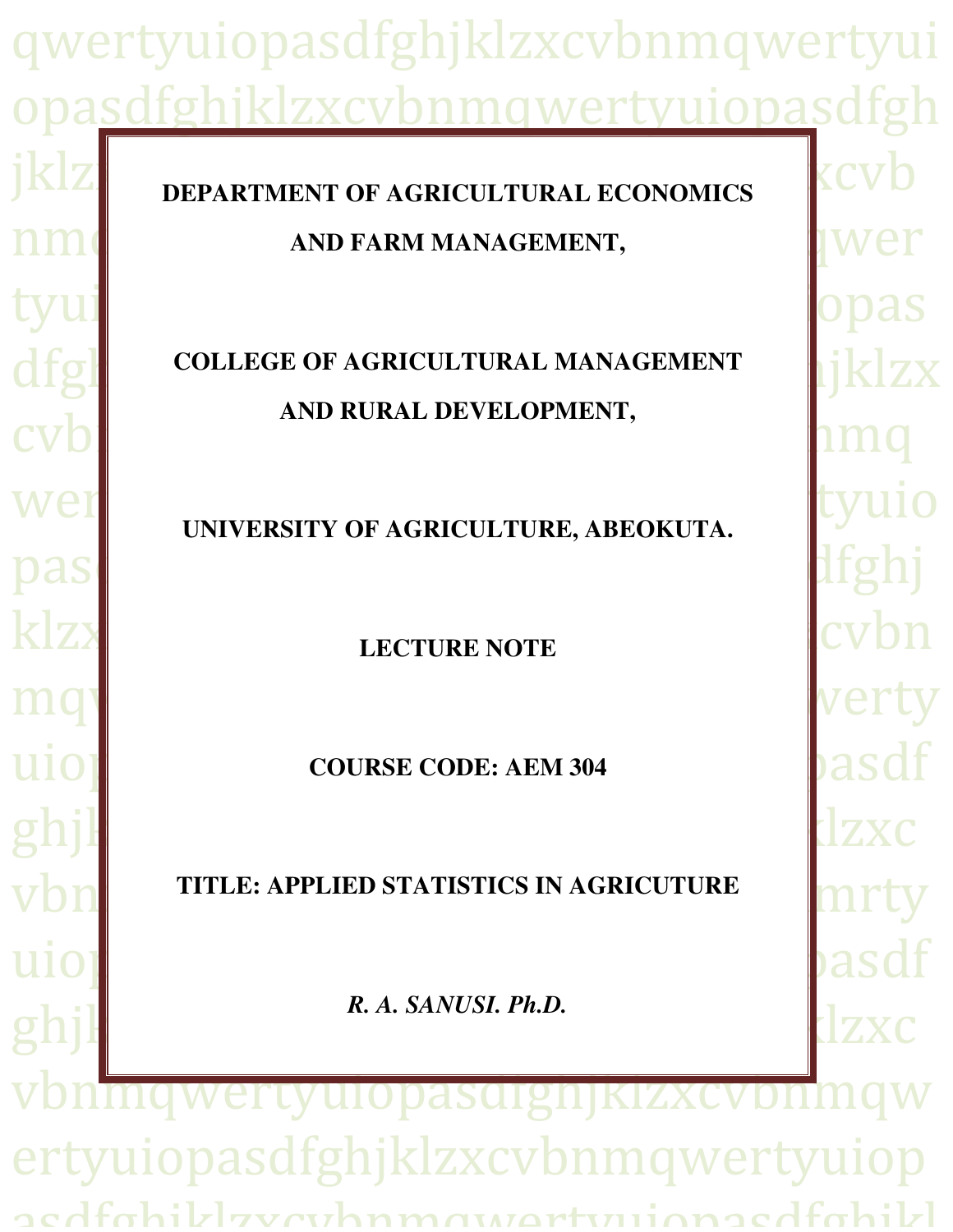#### **THE NATURE OF STATISTICS AND STATISTICAL METHODS**

Facts on individuals or a group or a unit can be referred to as statistics. Examples of such include:

- i. the weight of all students in the College of Environmental Resources Management (COLERM), UNAAB could be from 65, 65.5, 60, 60.5, 55, 45, 75, 45.5, 70.5, to 70;
- ii. the number of loaves of UNAAB Bread produced every week could 1000, 950, 1200, 3000 for the weeks in April (2011);
- iii. the complexion of teaching and non-teaching staff in the College of Agricultural Management and Rural Development (COLAMRUD), UNAAB could be light, dark and mulatto;
- iv. the degree of lesions caused by *Cescospora spp*. on maize leaves of 500level COLPLANT Students experimental plots in T&R Farm, UNAAB could be 15%, 25%, 30%, 10%, 5%;
- v. the demographic/socio-economic characteristics of cocoa farmers and cocoa farms in Cross River State of Nigeria:-

age – could be from 55, 35, 40, 70, 60, 80, 25 to 30;

gender – is male and female;

marital status – could be single, married, divorced or widowed;

education – could be primary school, secondary school, tertiary institution or adult education level;

off-farm occupation – could artisanship, trading, contract jobs or transport business; cocoa output – could be from 1, 3, 4, 5, 8, 6.5, 2.5, 7 to 10 tons;

severity of black pod disease – could be mild, moderate or severe.

Statistics can be divided into two (2) as follows:

- 1. *Descriptive Statistics* deals with collection, summarization and description of statistical facts and figures (data). These include frequencies, percentages, measures of location and measures of dispersion.
- 2. *Inferential Statistics* deals with the process of using the information generated from observations and measurements to draw conclusions about the source of facts and figures (data). These include t-statistic, F-statistic, Pearson and Spearman correlation coefficient, regression coefficient and Least Significant Difference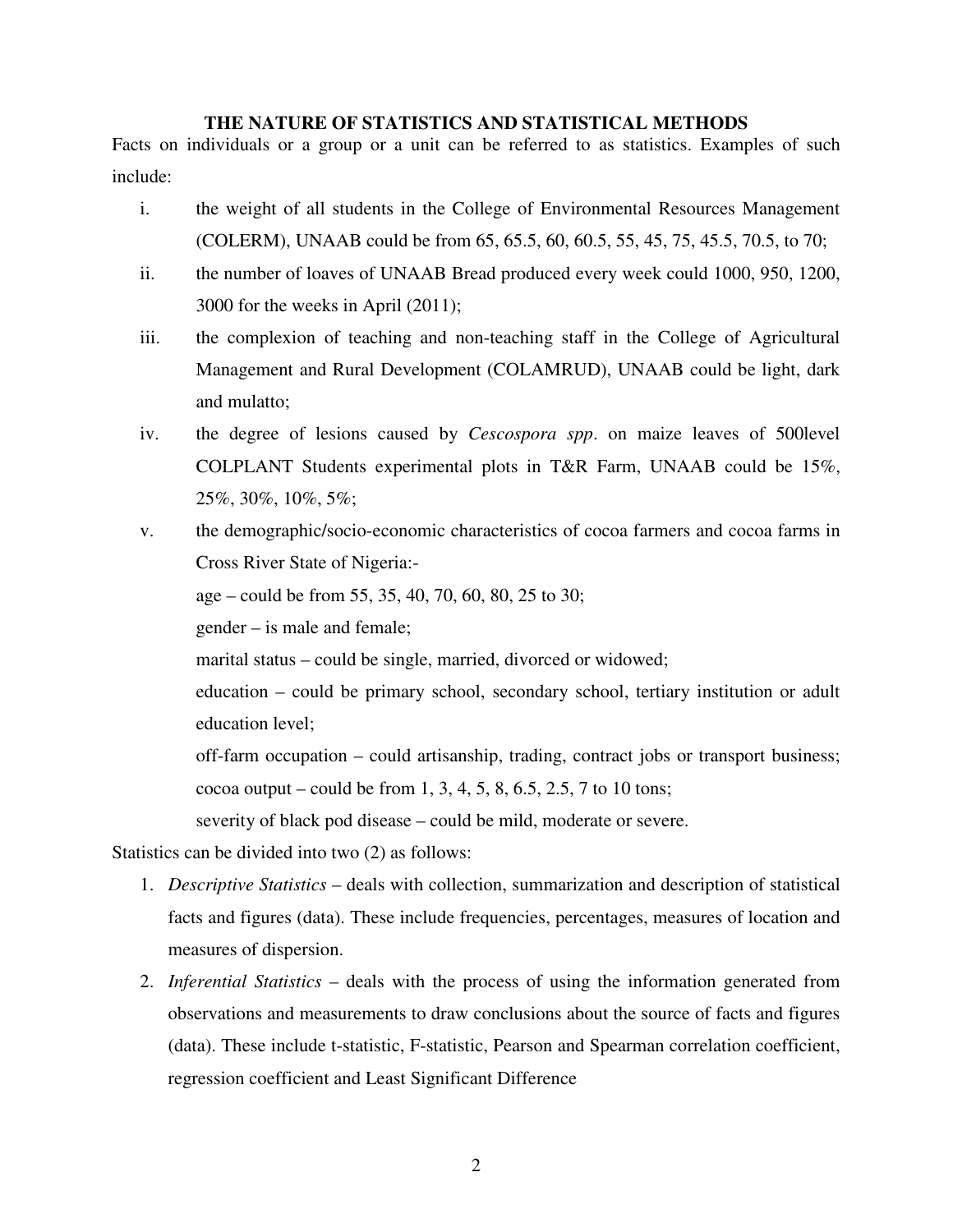#### **Statistical Terms and Notations**

#### **Statistical Terms and Notations**

*Observations*: can be defined as the number with which an event is described or recorded. Observations are the raw materials with which statisticians work. To be useful in statistics, observations are recorded in numerals.

*Measurement*: is the size or extent of the phenomenon of interest to a researcher (scientist). The scientist observes changes in the phenomenon of interest (dependent or response variable) as a result of changes in other phenomena (independent variables) influencing the phenomenon of interest.

The four (mutually exclusive) levels of measurement are:

- i. Nominal
- ii. Ordinal
- iii. Interval
- iv. Ratio

The quality of measurements is very important because policy instruments on agriculture are usually based on agricultural research findings. Hence, it is common practice to assess the quality of the instrument for gathering data by estimating the extent to which the measurements is accurate (i.e. **validity**) and the closeness of measurements to each other when repeated (i.e. **reliability** or **reproducibility** or **precision**).

*Variables*: it is something or values that changes from individual to individual, group to group or units to units e.g. height varies from individual to individual.

*Data*: are the information or facts or values collected on all items or characteristics of an individual or group of individuals for any purpose.

Data can be of two (2) categories namely:-

- i. *Qualitative Data* is obtained from item of information that has no notion of numerical magnitude. When a variable has two possible categories, it is called **Binary Data** or **Variable** (e.g. male or female).
- ii. *Quantitative Data* are measurements having numerical magnitude with the variables measured on, at least, the interval scale. They can be discrete or continuous variables.
	- a. Discrete variables can take only finite number of values in a given finite interval e.g. bacteria count, anxiety scores, etc.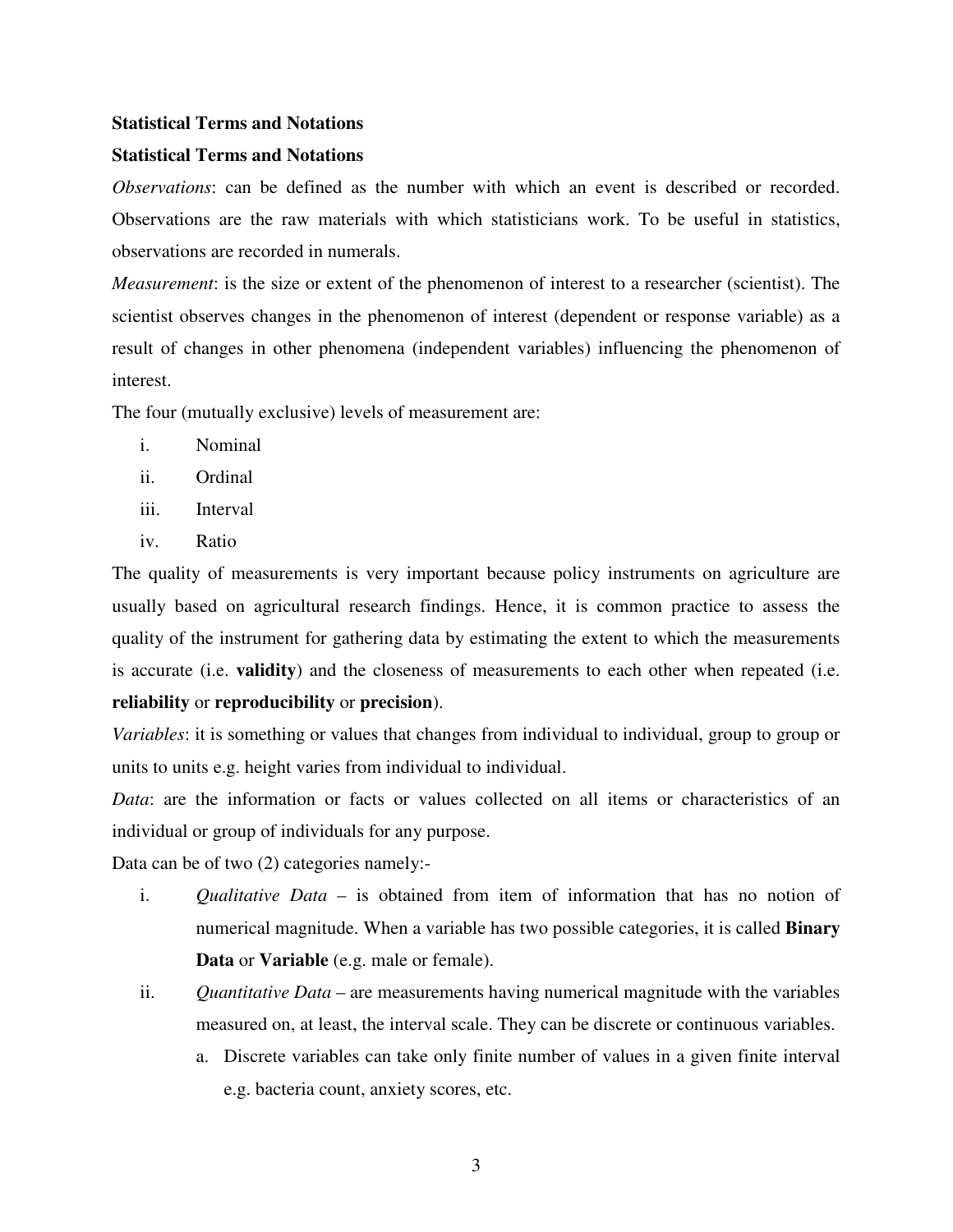b. Continuous variables can assume any value on the real line depending on the precision of the measuring instrument e.g. height, weight, etc.

There are two sources of data namely:-

- a. Routine collections these are data generated from established systems for continuous collection of data. Such systems include census, vital registration system, schools, industries and insurance.
- b. Ad-hoc collections these are special collections usually occasioned by the inadequacy of statistics derived from data collected from routine source. Examples are social survey, epidemiological survey, demographic survey and agricultural survey (such as crop, livestock and village surveys).

There are equally two types of data namely:-

- a. Primary data these are data that are collected by the scientist directly either through survey or experimentation and that have not been analyzed or processed.
- b. Secondary data are data that the scientist gather from publications (such as books, journals, reports, monograph and mimeograph) and have undergone some form of processing or the other.

*Population*: a population or universe consist all possible values of a variable. The population can be discrete or continuous i.e. countable or uncountable values in a population respectively.

*Sampling*: most experiment use only a sample or part of a population. For example, maize is planted on a plot of land since it can not be planted on all the available land in the world.



**Figure 1: Population and Sample**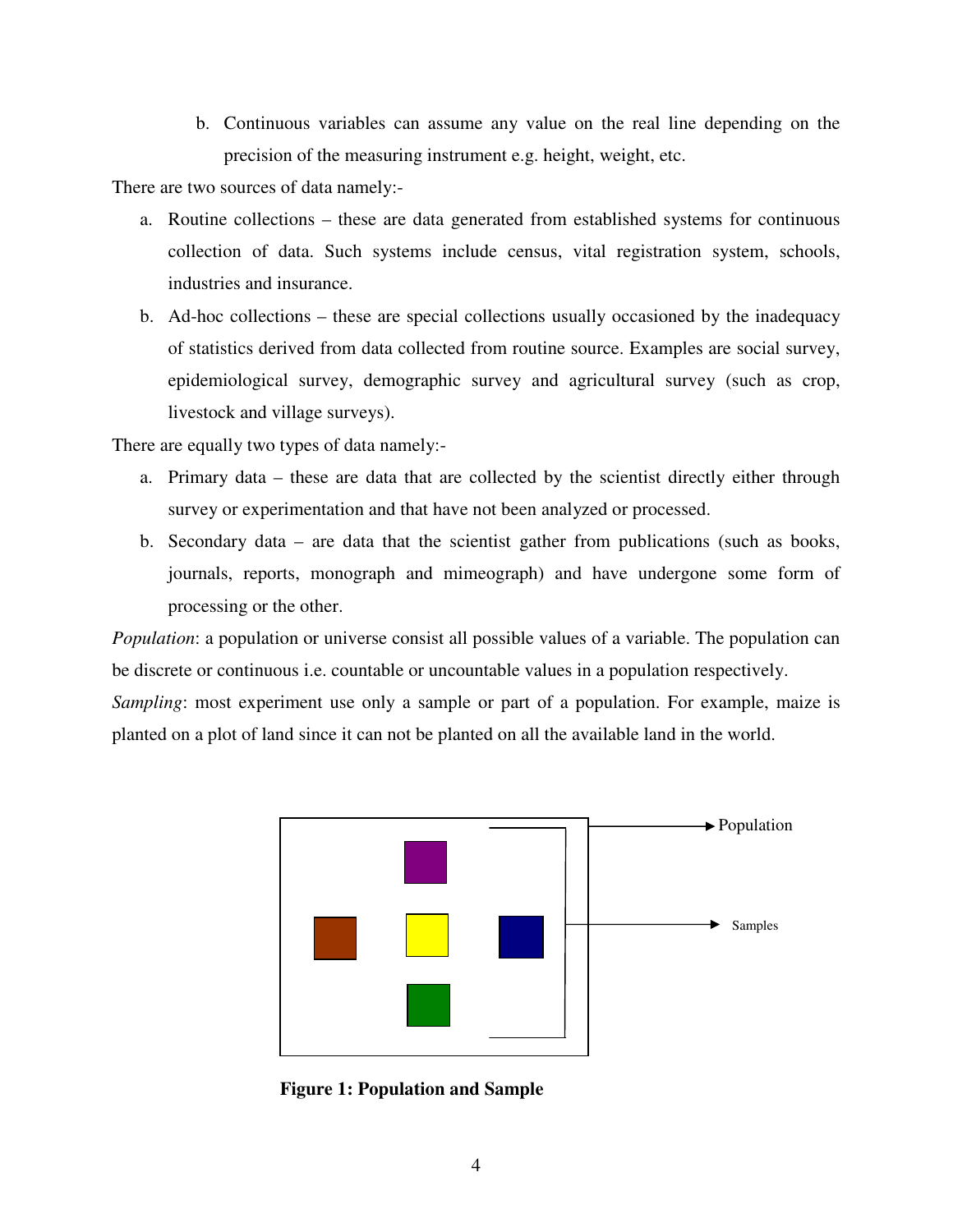*Distribution*: is a set of possible values of a variable together with the number or proportion associated with each value e.g. asking poultry farmers about the level of poultry revenue (variable). Suppose there are g (revenue) groups, associated with revenue is a number of individuals having corresponding revenue level. The number of individuals is what is termed frequency (f), an illustration is given below.

| Revenue (NX) | <b>Frequency</b> |
|--------------|------------------|
| $X_1$        | $F_1$            |
| $X_2$        | F <sub>2</sub>   |
| $X_3$        | F <sub>3</sub>   |
| $X_4$        | F <sub>4</sub>   |
| $X_5$        | $F_5$            |
|              |                  |
| $X_g$        | $\rm F_g$        |

**Table 1: Frequency Distribution** 

The figures  $(X_i$  and  $F_i$ ;  $i = 1, 2, \ldots, g)$  in Table 1 is called *frequency distribution* while the table (itself) is called *frequency table*.

#### **General Information**

The following algebraic notations are used as shorthand in statistics:

- i. variables are denoted by algebraic letters like A, B, D, X, Y, Z. For example the variable *age* can be represented by the letter *X*.
- ii. population values are indicated by capitals e.g.  $X_i$  is the value of the i<sup>th</sup> member of population *X*.
- iii. sample values are denoted by small e.g.  $x_i$  is the value of the i<sup>th</sup> unit of the sample *X*. For example, if age is the variable of interest,  $x_i$  is the age of the i<sup>th</sup> person in the sample. For instance,  $x_3$  is the age of the  $3<sup>rd</sup>$  person in the sample.

The summation of all values of a variable is denoted by the Greek letter  $\Sigma$ . For example, to add all values of the variable  $x_i$  i.e.  $x_1 + X_2 + x_3 + \ldots + x_n$ , can be simply written as

n Σxi ------------------------------------------------------------------- (1)  $i = 1$ 

Equation 1 implies summing the observations on variable x from the first to the  $n<sup>th</sup>$ .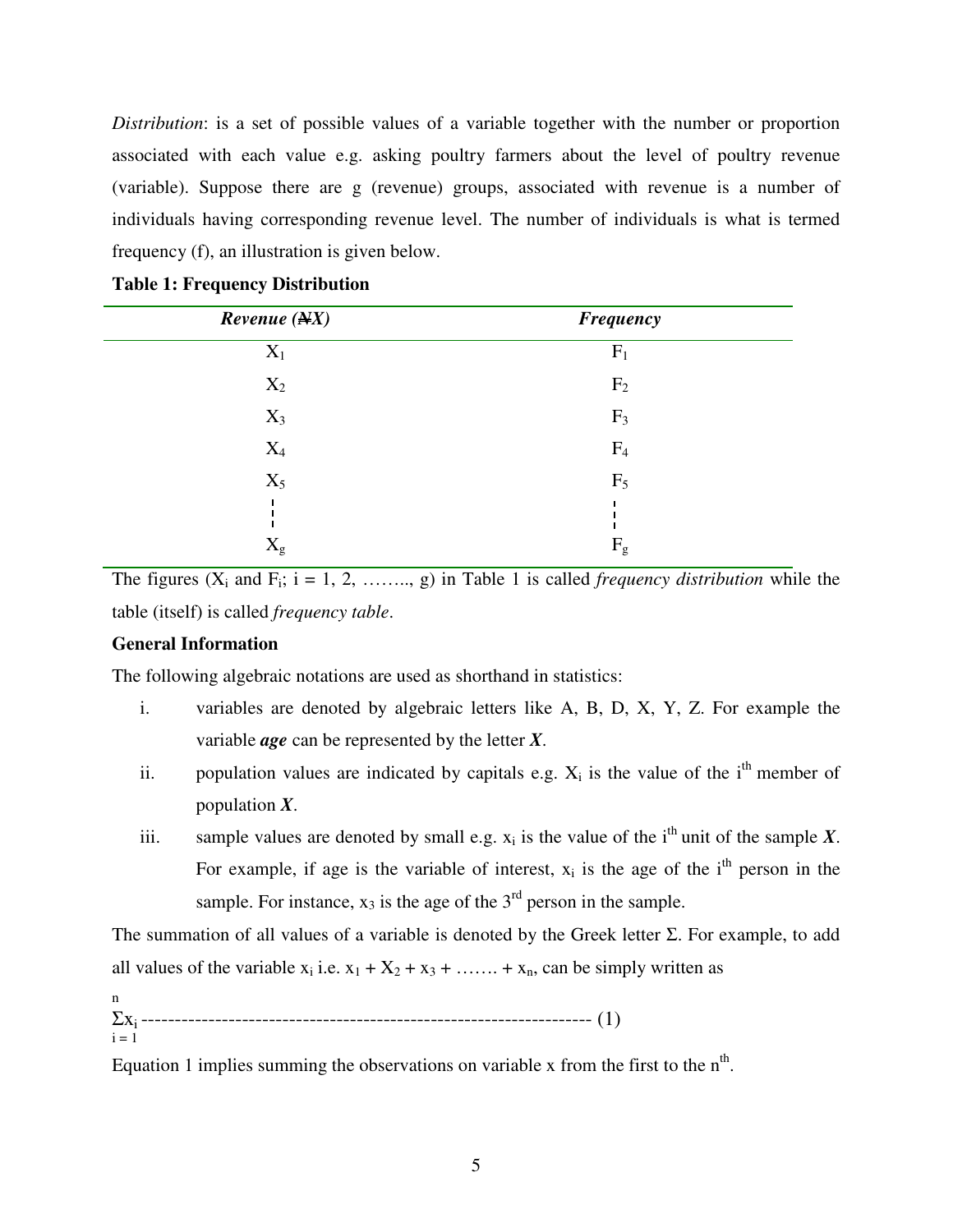#### **Methods of Data Collection and Presentation**

*Data Presentation*: is the process whereby data collected are processed, summarized and presented in a useful form. Perhaps, the most important of all data summarization technique is the *histogram* – a graphical representation of the frequency of a variable e.g. data on Table 1.

*Data Collection*: there are four (4) basic methods of data collection. It could be:-

1. by merely making observation e.g. the traffic count on a market day.

- 2. by measuring and recording e.g. corn plants on the field or measuring rainfall with rain gauge.
- 3. use of existing records i.e. secondary data e.g. ADPs, Library, publications of institutions such as Central Bank of Nigeria (CBN) and National Bureau of Statistics, annual reports, etc.

4. using other people's experimental results.

*Data Presentation*: is the process whereby data collected are processed, summarized and presented in a useful form. These include

i *histogram* – a graphical representation of the frequency of a variable.





ii. *frequency table*. The table may include a table of frequency which shows at a glance a specific value and the number of times it occurs. For example: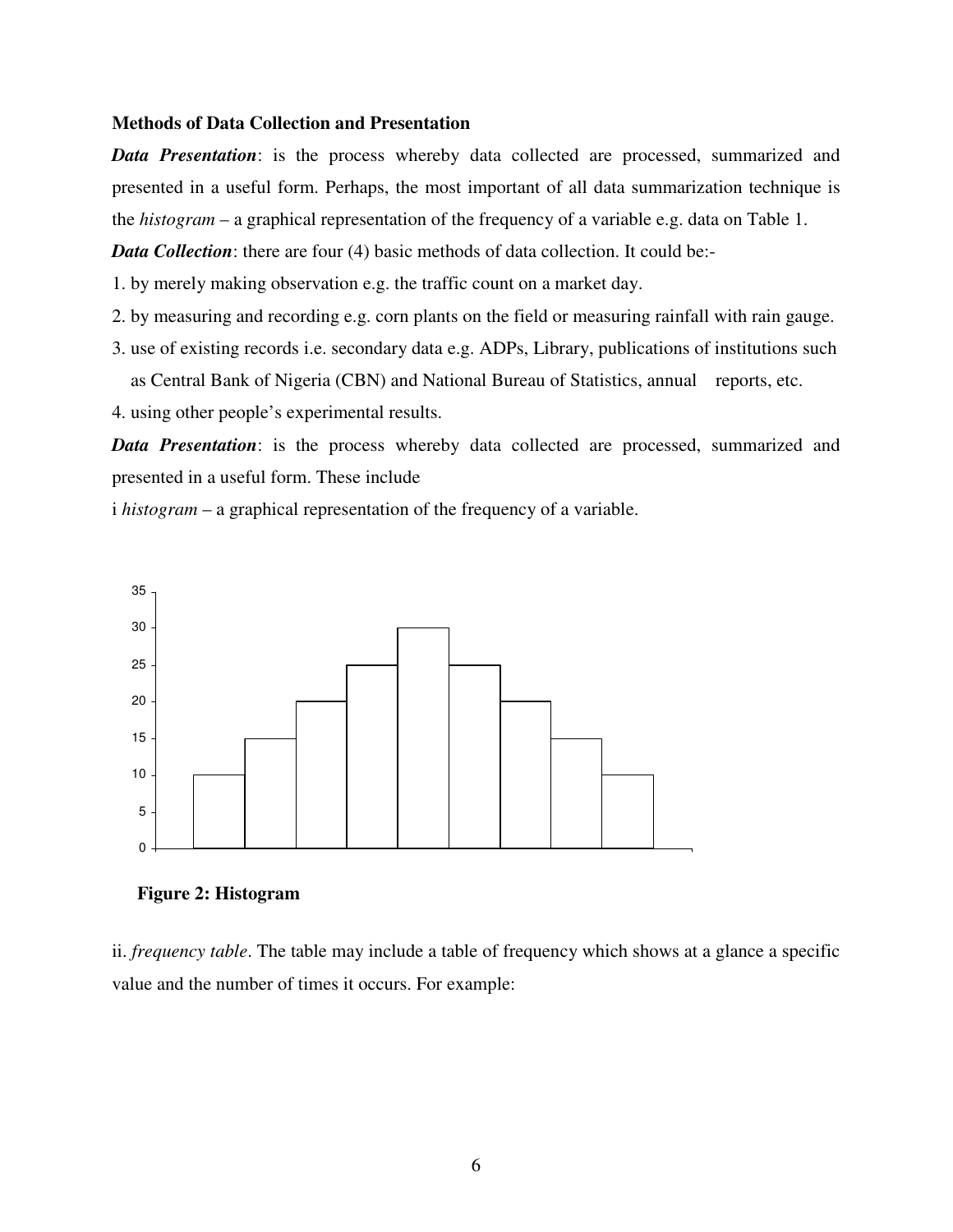| Age Group | Mid point | <b>Frequency</b> |
|-----------|-----------|------------------|
| $20 - 25$ | 22.5      | 57               |
| $26 - 30$ | 28.5      | 10               |
| $31 - 35$ | 33.5      | 19               |
| $36 - 40$ | 38.5      | 28               |
| $41 - 45$ | 42.5      | 36               |

**Table 2: Hypothetical Frequency Distribution** 

iii. *charts* which can be

a. circular chart (i.e. pie chart)



**Figure 3: Circular Chart** 





**Figure 4: Bar Chart**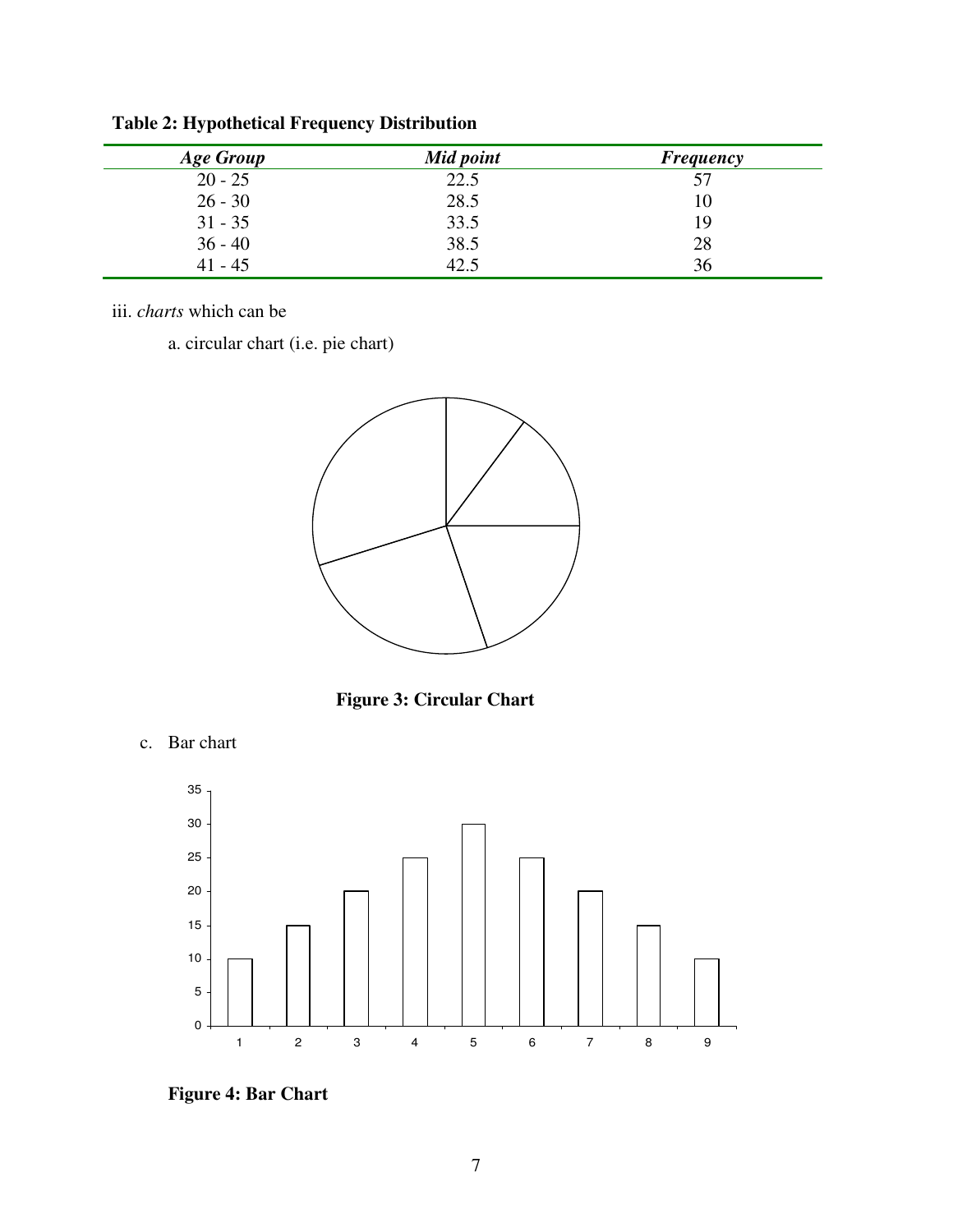



# **Figure 5: Line Graph**

*Relative frequency* of a class is the frequency of a class divided by the total frequencies of the classes and is often expressed as a proportion.

| Variable $(x_i)$ | Frequency $(f_i)$ | <i>Relative Frequency</i> $(p_i)$ |
|------------------|-------------------|-----------------------------------|
| 22.5             | 57                | $57/150 = 0.38$                   |
| 28.5             | 10                | 0.06                              |
| 33.5             | 19                | 0.13                              |
| 38.5             | 28                | 0.19                              |
| 42.5             | 36                | 0.24                              |
| <b>Total</b>     | <i>150</i>        | 1.00                              |

#### **Table 3: Relative Frequency Table**

#### **Summarizing Data**

Data can be summarized through the use of certain measures which can be broadly categorized into two (2) as follows:

(1) Measures of location or central tendencies;

(2) Measures of dispersion or spread.

*Measures of Central Tendency (Location)*: They serve to give an idea of a typical, the representative or ordinary value of a distribution. These are mode, median and mean.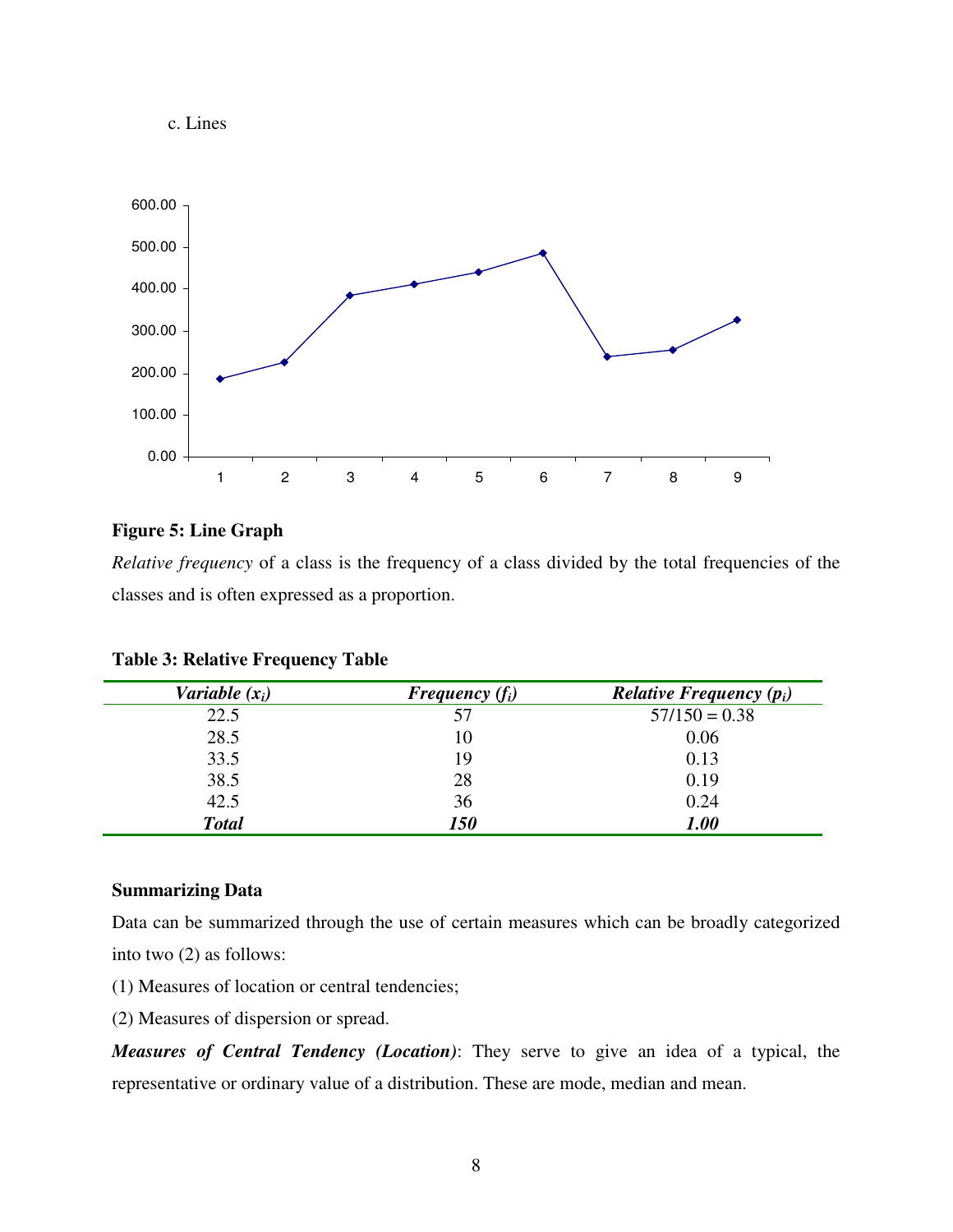(A) *Mean*:

a. Arithmetic mean – This is represented by two  $(2)$  symbols  $\mu$  (population mean) and

 $\overline{x}$  (sample mean).

N µ = ΣX<sup>i</sup> (N)-1 ------------------------------------------------------------------- (2) i = 1

where:

 $N =$  population size;

 $X_i$  = the variable (e.g. age, gender, etc) of interest of the i<sup>th</sup> member of the population;

 $i = 1, 2, 3, \ldots, N.$ 

n x = Σx<sup>i</sup> (n)-1 --------------------------------------------------------------------- (3) i = 1

where:

 $n =$ sample size;

 $x_i$  = the variable (e.g. age, gender, etc) of interest of the i<sup>th</sup> member of the sample;

$$
i = 1, 2, 3, \ldots, n.
$$

b. Geometric mean: is represented by  $X_G$  and is defined as the N<sup>th</sup> root of the product of all the N observations i.e. XG = N √(x1)(x2)(x3)...............(xn) ---------------------------- (4)

e.g. N = 4, 
$$
X_1 = 5
$$
,  $X_2 = 8$ ,  $X_3 = 10$ ,  $X_4 = 12$ 

$$
X_G = \sqrt[4]{5} \cdot 8 \cdot 10 \cdot 12 = (4800)^{-4} = 8.32
$$

c. Harmonic Mean  $X_H$ : This the reciprocal of the arithmetic mean, of the reciprocals of the observation.

#### *Example*

Given that  $x = (4, 5, 2, 10)$ , find the harmonic mean of the distribution.

*Solution* 

i. Reciprocals of observations =  $1/4$ ,  $1/5$ ,  $1/2$ ,  $1/10$  or  $1/4$ ,  $1/5$ ,  $1/2$ ,  $1/10$ 4

ii. Σ RO =  $1.05/4$ 

iii.  $1/\Sigma$  RO =  $1/(1.05/4)$ 

 $= 4/1.05$ 

 $X_H = 1/0.2625$  or  $10/2.625$ 

 <sup>n</sup> XH = n Σ(1/xi) ---------------------------------------------------------------------- (5) i=1

This is used mostly by price analysts.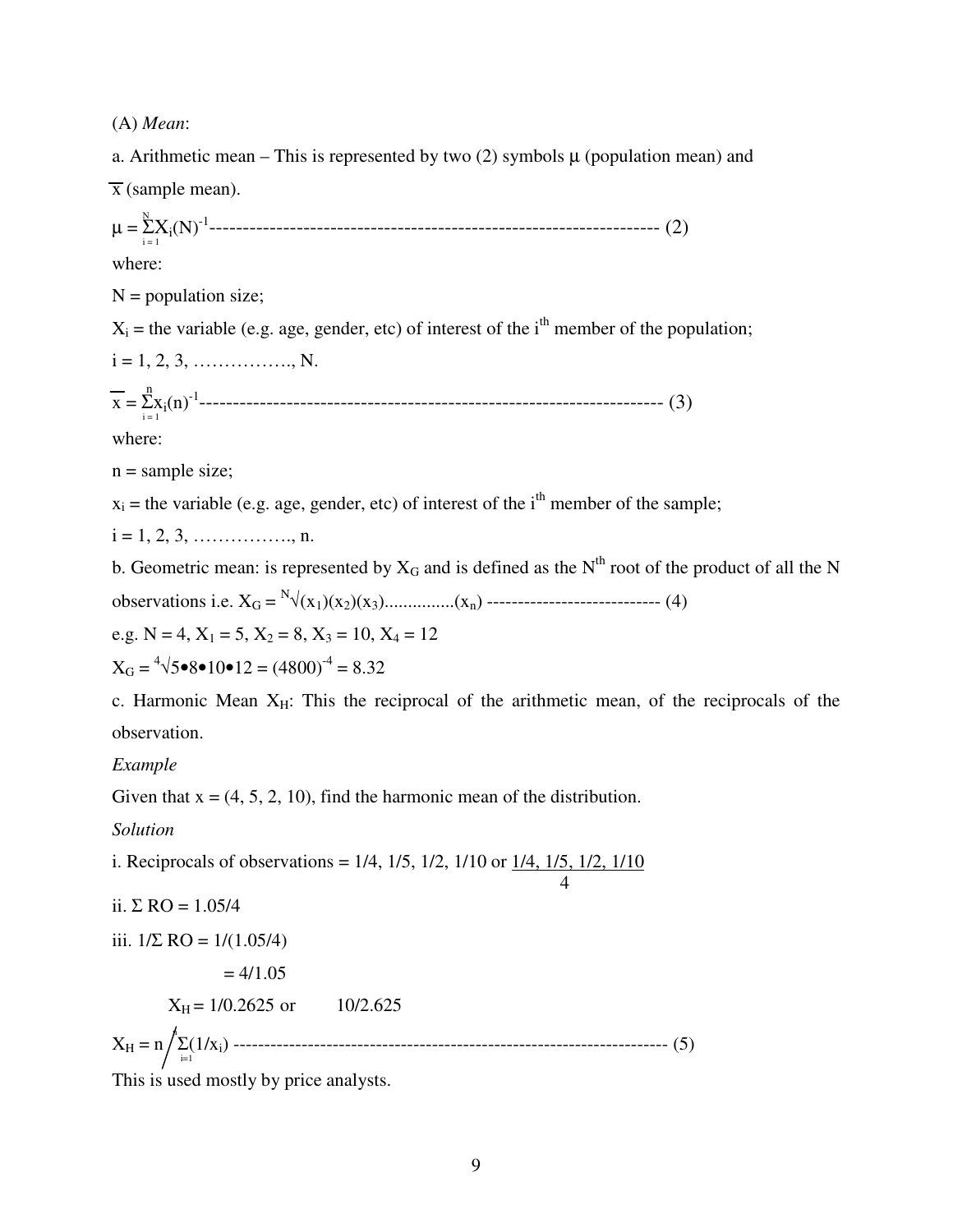d. Quadratic Mean  $X_0$ : It is the square root of the sum of the observation squared divide by the total number of observation.

 n n ⇒ XQ = {Σx<sup>i</sup> 2 /n}1/2 ≡ {Σx<sup>i</sup> 2 /n}1/2 --------------------------------------------------- (6) i=1 i=1 N.B: <sup>n</sup> <sup>n</sup> Σx<sup>i</sup> <sup>2</sup> ≠ (Σxi) 2 i=1 i=1 n Σx<sup>i</sup> 2 = Sum of squares i=1 <sup>n</sup> (Σxi) 2 = Squares of sum i=1

Generally speaking: HM < GM <  $\overline{X}$ 

B. *Median*: arrange all values either in ascending or descending order and pick the middle number when dealing with an odd number of values. When dealing with even number of values, the mean of the 2 middle numbers is the median.

C. *Mode*: is the number that appears most frequently. This is taken from the frequency.

2. *Measures of Spread (Dispersion)*: The measure of central tendencies discussed above only give a partial summary of the information in a set of data. To complete the description of a distribution, information is needed on how far away the observations are from their central value. *Illustrations*:

Assuming the age range of staff in COLAMRUD and COLPLANT is given by the frequency distribution in Table 4. The two Colleges are compared using the mean and graphical method.

| Age Group | Mid-point (Age) | <b>COLAMRUD</b> (Frequency) | <b>COPLANT</b> (Frequency) |
|-----------|-----------------|-----------------------------|----------------------------|
| $19 - 21$ | 20              |                             |                            |
| $22 - 24$ | 23              |                             |                            |
| $25 - 27$ | 26              |                             |                            |
| $28 - 30$ | 29              |                             | 26                         |
| $31 - 33$ | 32              |                             |                            |
| $34 - 36$ | 35              |                             |                            |
| $37 - 39$ | 38              |                             |                            |

**Table 4: Age Distribution of Staff in COLAMRUD and COLPLANT, UNAAB, Abeokuta** 

Method 1:

 $\overline{\mathbf{x}} = (\Sigma f_i \mathbf{x}_i) [(\Sigma f_i)^{-1}]$ 

where:-

 $\Sigma$  = sum of;

 $f_i$  = frequency;

 $x_i$  = mid-point values.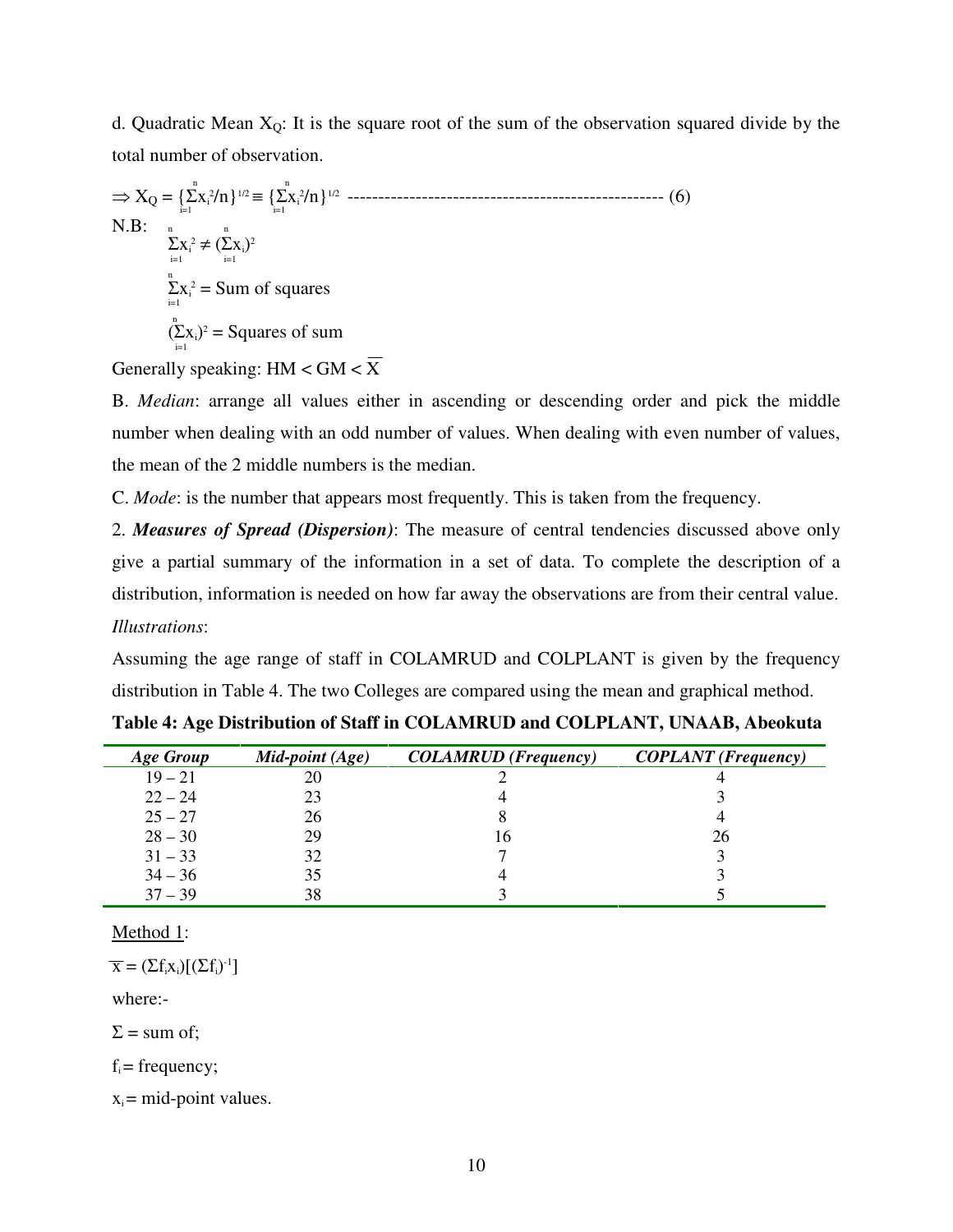∴Mean ages are 29.14 and 29.13 for COLAMRUD and COLPLANT staffs respectively. Method 2:



**Figure 6: Line Chart for COLAMRUD and COLPLANT STAFFERS AGE** 

From the above results, it can be seen that the mean age for staff in the two colleges is (approximately) 29 years. Meaning that the colleges are equal in terms of mean ages, however, Figure 6 showed that the ages of staffers in COLPLANT are more concentrated around the central value (the mean) while that of COLAMRUD are not as concentrated. In other words, ages of staffers in COLAMRUD spread more widely than that of COLPLANT. Given these, it implies that more information is needed on the dispersion of data (ages) from the mean (age). There are five basic measures of dispersion namely:-

A) *Variance*: It is the second moment about the mean and is a measure of spread. For a discrete population of N individuals, the variance is given by –

$$
\sigma^2=(\overset{\scriptscriptstyle{N}}{\underset{\scriptscriptstyle{i=1}}{\sum}}x_{_{i\text{i}}}-\mu)^2(N)^{\scriptscriptstyle{-1}}\,\,\,{}^{\scriptscriptstyle{-1}}\,\,\,{}^{\scriptscriptstyle{-2}}\,\,{}^{\scriptscriptstyle{-2}}\,\,{}^{\scriptscriptstyle{-2}}\,\,{}^{\scriptscriptstyle{2}}\,\,{}^{\scriptscriptstyle{3}}\,\,{}^{\scriptscriptstyle{3}}\,\,{}^{\scriptscriptstyle{4}}\,\,{}^{\scriptscriptstyle{5}}\,\,{}^{\scriptscriptstyle{6}}\,\,{}^{\scriptscriptstyle{7}}\,\,{}^{\scriptscriptstyle{8}}\,\,{}^{\scriptscriptstyle{9}}\,\,{}^{\scriptscriptstyle{1}}\,\,{}^{\scriptscriptstyle{8}}\,\,{}^{\scriptscriptstyle{9}}\,\,{}^{\scriptscriptstyle{1}}\,\,{}^{\scriptscriptstyle{1}}\,\,{}^{\scriptscriptstyle{1}}\,\,{}^{\scriptscriptstyle{1}}\,\,{}^{\scriptscriptstyle{1}}\,\,{}^{\scriptscriptstyle{1}}\,\,{}^{\scriptscriptstyle{1}}\,\,{}^{\scriptscriptstyle{1}}\,\,{}^{\scriptscriptstyle{1}}\,\,{}^{\scriptscriptstyle{1}}\,\,{}^{\scriptscriptstyle{1}}\,\,{}^{\scriptscriptstyle{1}}\,\,{}^{\scriptscriptstyle{1}}\,\,{}^{\scriptscriptstyle{1}}\,\,{}^{\scriptscriptstyle{1}}\,\,{}^{\scriptscriptstyle{1}}\,\,{}^{\scriptscriptstyle{1}}\,\,{}^{\scriptscriptstyle{1}}\,\,{}^{\scriptscriptstyle{1}}\,\,{}^{\scriptscriptstyle{1}}\,\,{}^{\scriptscriptstyle{1}}\,\,{}^{\scriptscriptstyle{3}}\,\,{}^{\scriptscriptstyle{1}}\,\,{}^{\scriptscriptstyle{1}}\,\,{}^{\scriptscriptstyle{1}}\,\,{}^{\scriptscriptstyle{1}}\,\,{}^{\scriptscriptstyle{1}}\,\,{}^{\scriptscriptstyle{1}}\,\,{}^{\scriptscriptstyle{1}}\,\,{}^{\scriptscriptstyle{1}}\,\,{}^{\scriptscriptstyle{1}}\,\,{}^{\scriptscriptstyle{1}}\,\,{}^{\scriptscriptstyle{1}}\,\,{}^{\scriptscriptstyle{1}}\,\,{}^{\scriptscriptstyle{1}}\,\,{}^{\scriptscriptstyle{1}}\,\,{}^{\scriptscriptstyle{1}}\,\,{}^{\scriptscriptstyle{1}}\,\,{}^{\scriptscriptstyle{1}}\,\,{}^{\scriptscriptstyle{1}}\,\,{}^{\scriptscriptstyle{1}}\,\,{}^{\scriptscriptstyle{1}}\,\,{}^{\scriptscriptstyle{1
$$

The sample variance is given by  $-$ 

 n Sx 2 = (Σx<sup>i</sup>i – x )<sup>2</sup> (n – 1)-1 ----------------------------------------------------------------- (8) i=1 where: x = <sup>1</sup> /nΣx<sup>i</sup>i -------------------------------------------------------------------- (9)

B) *Standard Deviation*: is the square root of the variance (definitional formula) i.e.  $SD = (S_x^2)^{1/2} \equiv \sqrt{S_x^2} = S_x$ 

*Note*: S<sub>x</sub> can never be negative.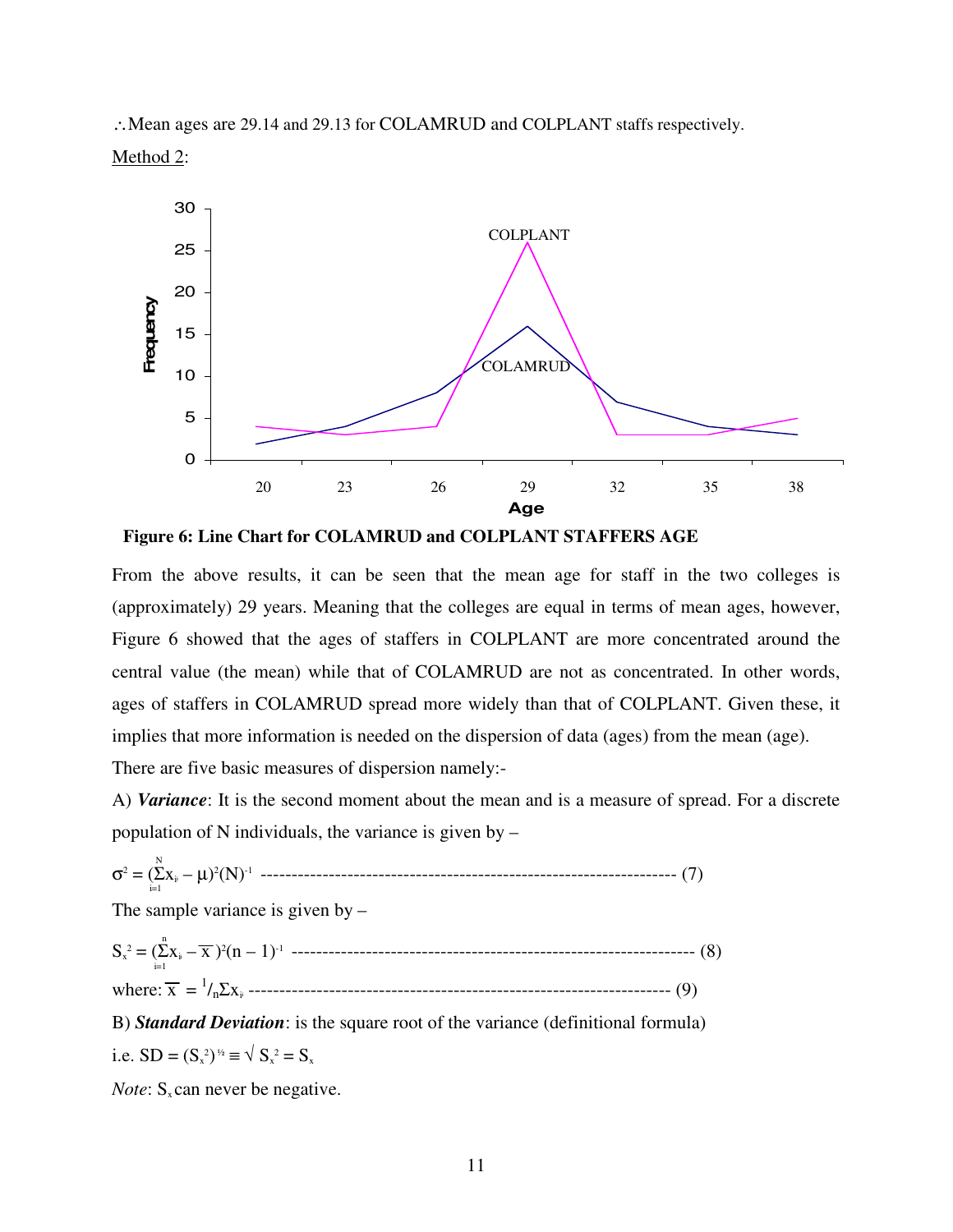C) *Variance of the mean*: is given by

 N σ 2 /N = (Σx<sup>i</sup>i – µ) 2 /{N(N – 1)} ------------------------------------------------------- (10) i=1 The sample variance is given by  $$  n Sx 2 /n = (Σx<sup>i</sup>i – x )2{n(n – 1)}-1 ------------------------------------------------------- (11) i=1 D) *Standard Error*: the square root of the mean (definitional formula) i.e. SE = √ S<sup>x</sup> 2 /n = Sx/√n = Sx(√n)-1 = Sx(n)-1/2 --------------------------------------- (12) F. Range: is the simplest measure of dispersion and it is simply the difference between the lowest value and the highest value of the observations on the variable of interest. This could be given as: R = XU - XL --------------------------------------------------------------------------- (13) where:-  $X_U$  = highest value;  $X_L$  = lowest value. For example, the range for the observations in c above can be computed as:  $10 - 2 = 8$ .

# **ELEMENTARY PROBABILITY THEORY**

One of the important tools of statistics is probability. Although it is applied to a variety of practical situations. An understanding of the subject is made simpler if it is applied to practical situations like games of chance e.g. tossing of a coin which could result in either head or tail or rolling of an ordinary dice which could result in any of the six (6) sides i.e. 1, 2, 3, 4, 5 and 6.

*Trial*: is a random experiment e.g. the rolling of the dice (or tossing of the coin).

*Exhaustive Events*: is the group of all possible results of a random experiment that can occur apart from no other can be obtained e.g. the six (or two) possible results from rolling of a dice (or tossing of a coin).

*Mutually Exclusive Events*: is a result of a random experiment that can only be obtained at a *i th* particular time.

*Equally Likely Event*: All possible results of a trial having the same chances of occurrence.

# **Definitions of Probability**

Classical (*a priori*) definition: if a trial can result in any one of the exhaustive, mutually exclusive and equally likely outcomes and if m of these outcomes entails an occurrence of an event E thus the probability that E will happen as a result of that trial is given by:-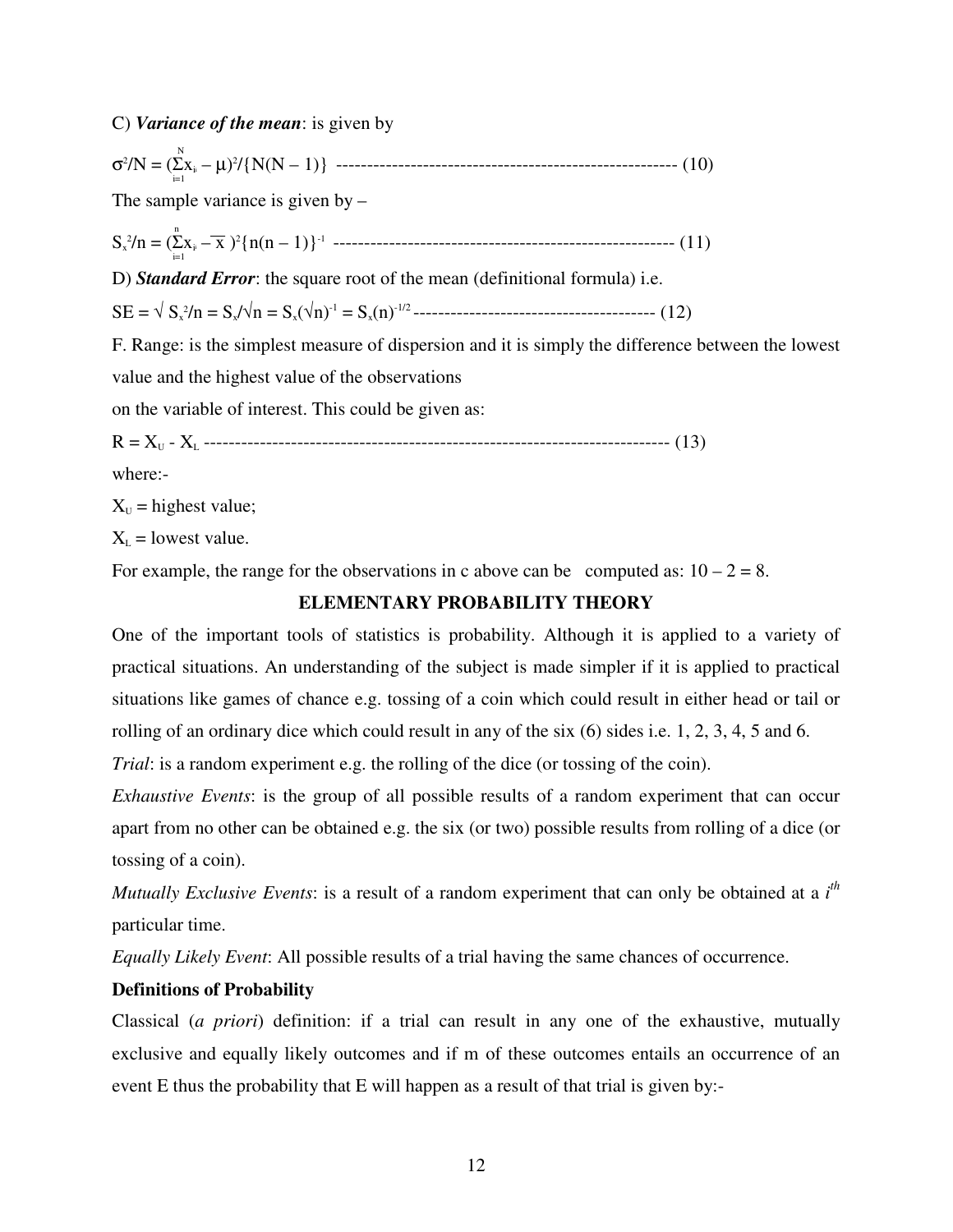P(E) = m ≤ n 0≤ P(E) ≤ 1 ------------------------------------------------ (16)  $P(E) + P(E^1) = 1$  or  $P(E^1) = 1 - P(E)$ N.B: (i)  $P \geq 0$ (ii) the sum of all probabilities in an experiment = 1 i.e.  $EP = \Sigma P = 1$ (iii)  $0 \leq P(E) \leq 1$ 

Statistical (empirical) definition: in this particular case probability is a ratio based on empirical information. It is viewed in actual fact as the result frequency of a particular event in a very long frequency of trials e.g. tossing a coin 100 times. If it is a fair coin, a tail has the same chance as a head. The resultant frequency become more consistent as number of trials increase. When number of trials is small there would more variation in the value of  $m/n = P$  but as n becomes large the observed value of m/n will closely converge around some central value.

# **Probability and Probability Distribution**

*Sets and Space*: Set is an element of differentiated and well distinguished objects or members or elements.

 $S_1 = [1, 2, 3]$  is a well distinguished set

 $S_2 = [1, 2, 3, 2, 3] = S_1$  because  $S_2$  have three well distinguished elements

The order of listing of elements in a set is not important. A set can be specified either by listing all its elements or by giving a rule which will enable the determination of whether any giving object does not belong to it.

A null or an empty set is one with no number or element in it or simply  $-S = [$  or  $S = \emptyset$ .

A universal set is the underlined universe of discourse which serves as a frame of reference for any specification of a set.

If every element in S1 is an element in S then S1 is a subset of S --------------------- 1;

S1 ⊆S ----------------------------------------------------------------------------------------2.

If  $S_1 = \{1\}$  and  $S = \{1, 2, 3\}$ :-  $S_1$  obey rule 1, hence  $S_1$  is called a proper subset of S.

If S contains at least an element not  $S_1$  it also obey rule  $S_1 \subseteq S$ .

 $\emptyset$  is also a proper subset of S,  $\emptyset \subseteq S$ .

There are two important concepts in probability theory and these are: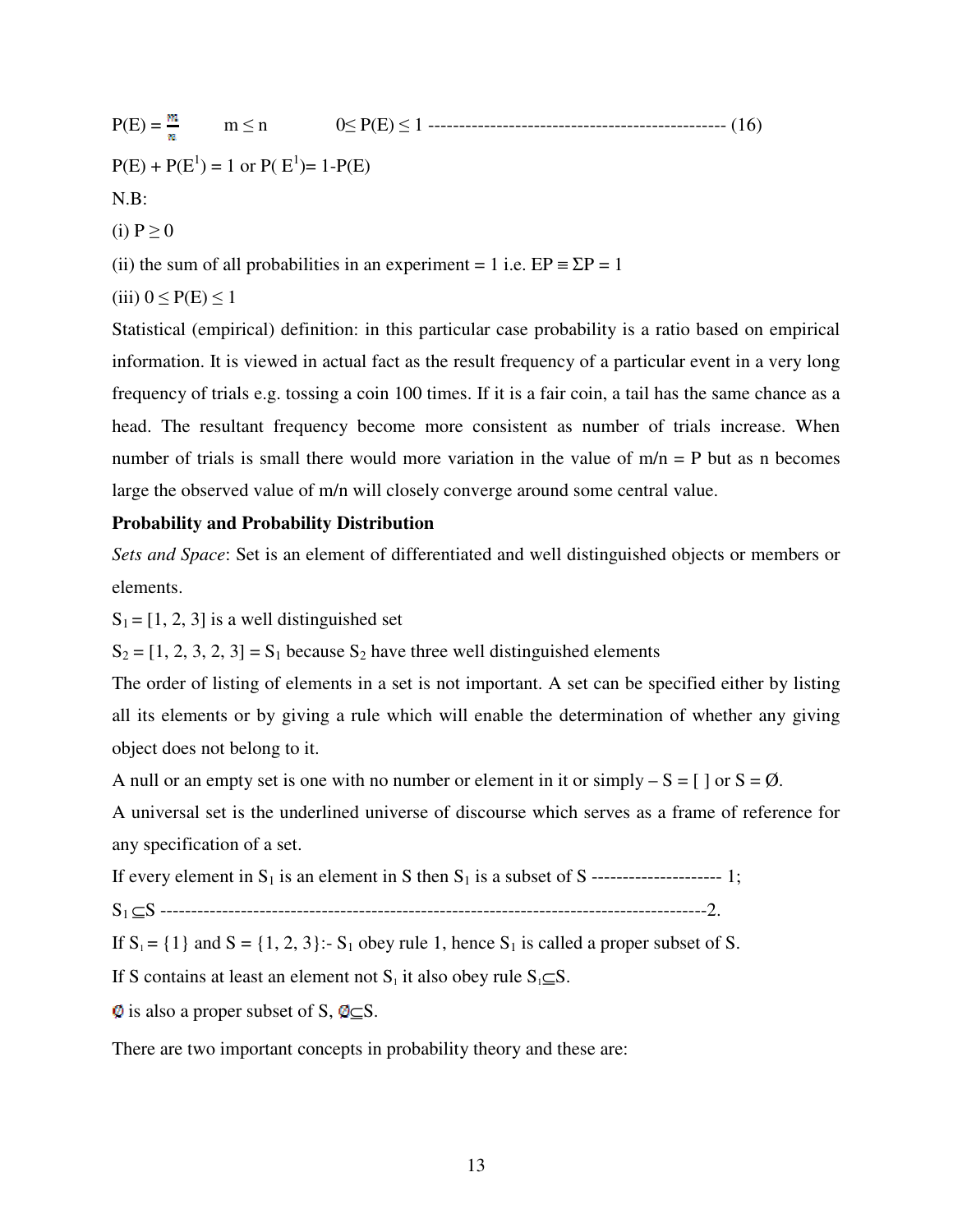1. Union of 2 sets  $S = S_1 \cup S_2$  – this is defined as the set of elements that belongs either to  $S_1$ , S2 or both. e.g.:-

 $S_1 = \{a, b, c, 2\} \cup S_2 \{1, 2, 3\} = S$ . Since  $S = [a, b, c, 1, 2, 3]$ 

2. The set of elements it belong to both S<sub>2</sub> and S<sub>2</sub> e. g above example S<sub>1</sub>∩S<sub>2</sub> = 2

#### **The Algebra of Sets**

The algebra of set sets is based upon a few postulates or laws and this include commutative and associative laws.

Considering 3 sets  $S_1$ ,  $S_2$  and  $S_3$  as subsets of S:

The commutative law states that  $S_1 \cup S_2 = S_2 \cup S_1$  and  $S_1 \cap S_2 = S_2 \cap S_3$ ;

The associative law states that  $(S_1 \cup S_2) \cup S_3 = S_1 \cup (S_2 \cap S_3)$  and  $(S_1 \cap S_2) \cap S_3 = S_1 \cap (S_2 \cap S_3)$ .

*Sample space*: is a set whose set represents well distinguished outcome of an experiment.

Sample space of the experiment of tossing a coin consists of 2 elements corresponding to  $\{H, T\}$ and tossing a die corresponds to  $\{1, 2, 3, 4, 5, 6\}.$ 

*Discrete Sample Space*: sample space consisting of finite or infinite but countable number of elements.

*Continuous Sample Space:* the opposite of discrete sample space.

# **Basic Theorems of Probability Theory**

A, B, C, are events of a discrete sample space S, hence the respective probabilities are  $p(A)$ ,  $p(B), p(C)$ :

 $\therefore$  0 $\leq$  p(A)  $\leq$  1 and p(S) = 1.

Theorem 1 – If A<sup> $\dagger$ </sup> is an event not A, then  $p(A^{\dagger}) = 1 - p(A)$ .

Theorem  $2 - p(A \cup B) = p(A) + p(B) - p(A \cap B)$ .

NB:-  $p(A \cap B)$  implies probability of simultaneous occurrence.

Theorem 3 – If A and B are mutually exclusive events, then  $p(A \cap B) = p(A) + p(B)$ ;

Also  $p(AUBUCUDU.....UZ) = p(A) + p(B) + p(C) + p(D) + ..... p(Z)$ .

*Non-mutually Exclusive Events*: For example, a graduate and the graduate's gender.

NB:- G means graduate and  $G^{l}$  means non-graduate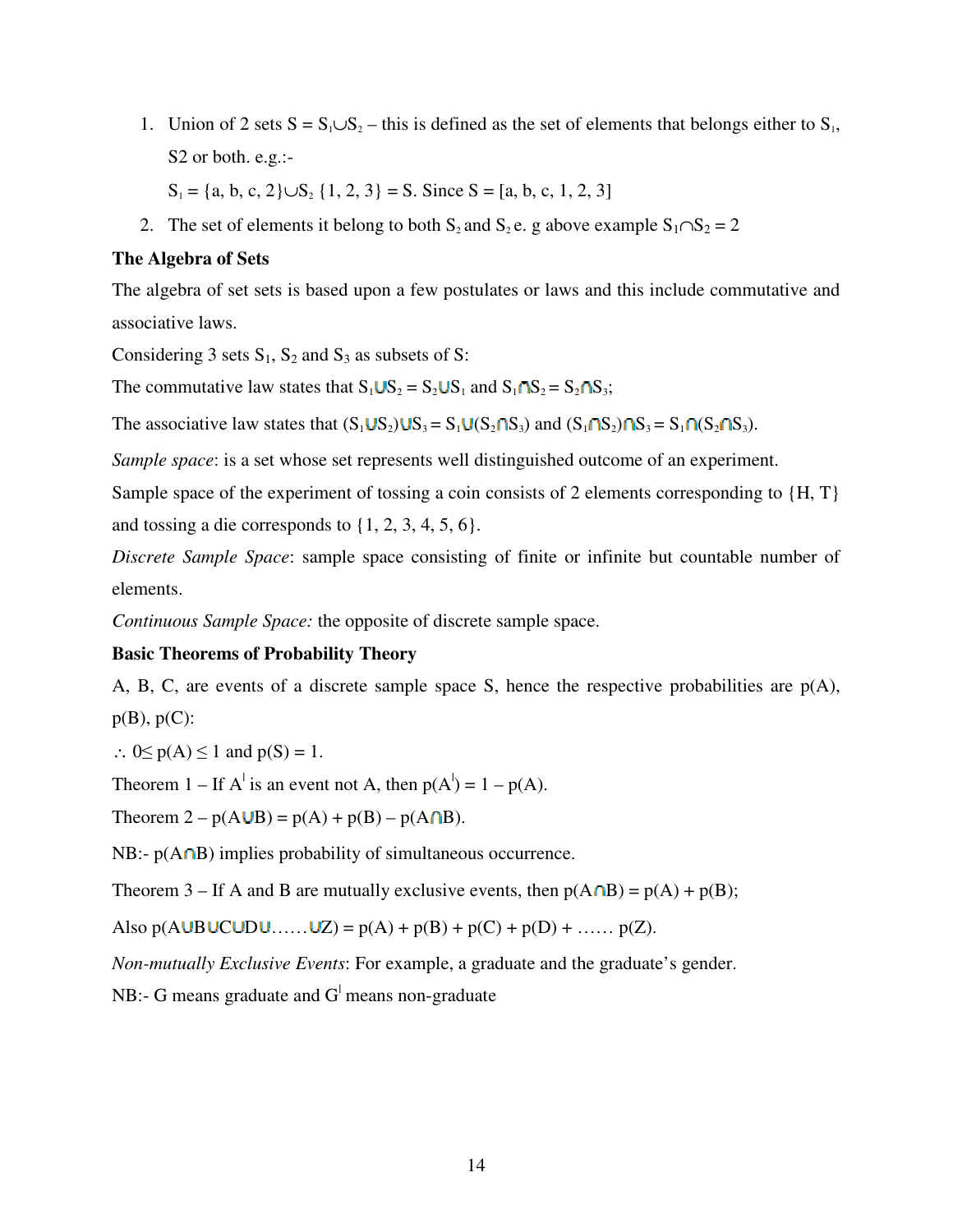| <b>Gender</b> |             |            | <b>Total</b> |
|---------------|-------------|------------|--------------|
| M             | $M \cap G1$ | <b>MnG</b> | P(M)         |
| F             | $F \cap G'$ | $F \cap G$ | P(F)         |
| <b>Total</b>  | P(G)        | P(G)       |              |

**Table 5: Sample Space for Gender and Educational Level**

The probabilities in the body of the table represent by intersections are called *Joint Probabilities* e.g. p(M G) and those that appear in the last row and column are called *Marginal Probabilities* e.g.  $p(G)$  and  $p(M)$ .  $p(G)$  is the probability of a graduate regardless of gender,  $p(F)$  is the probability of female regardless of level of education.

 $p(M \cup G) = p(M) + p(G) - p(M \cap G).$ 

**Table 6: Sample Space for Smoking of Habit and Gender Distribution**

| <b>Gender</b> |         |         | <b>Total</b> |
|---------------|---------|---------|--------------|
| M             |         |         | $a + b$      |
| $\mathbf{F}$  |         |         | $c + d$      |
| <b>Total</b>  | $a + b$ | $b + d$ |              |

The sample space here contains  $\{ (MS), (fs), (ms^{\dagger}), (fs^{\dagger}) \}$  i.e. 4 elements namely male smokers, female smokers, male non-smokers and female non-smoker.

 $N = a + b + c + d$ .

Addition theorem:  $p(MUS) = p(M) + p(S) - p(M \cap S) = 1 - p(F \cap S')$ |

 $p(MUS)$  = either male or smokers which are male smokers, male non-smokers and female smokers.

 $p(M \cap S)$  = male smoker.

# **Conditional Probability**

Supposing the focus is to determine the probability that a person of a given gender is a smoker (non-smoker) or that a chosen smoker is a male (female) such probability is called *Conditional Probability* written as  $p(S/M)$  or  $p(M/S)$  meaning probability of S given M or probability of M given S.

In a finite population this probability is given by: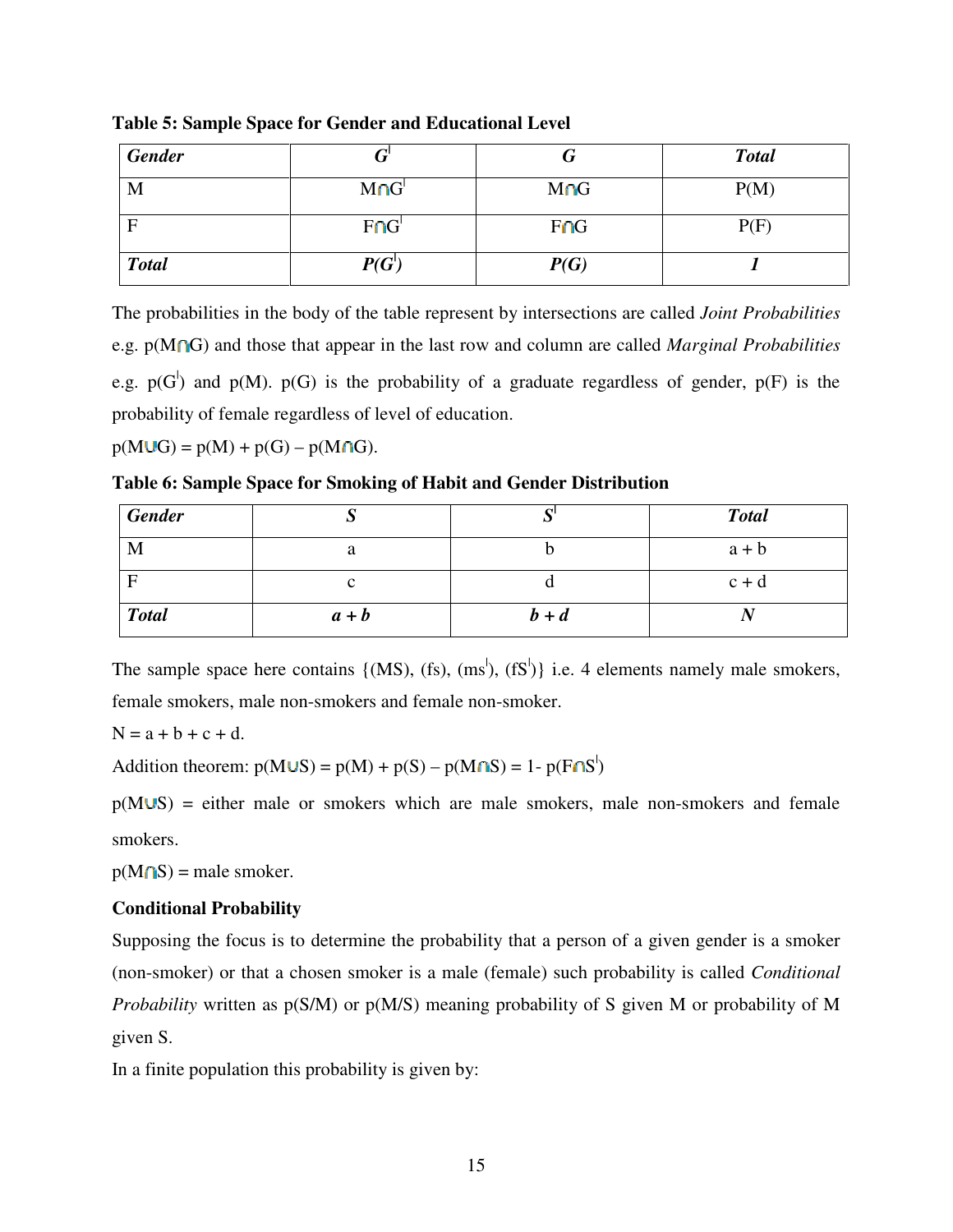$$
p(S/M) = Total number of male smokersTotal number males
$$

$$
p(S/M) = \frac{\text{smokes (males)}}{\text{Males}}
$$

From Table 6:-

$$
p(S/F) = \frac{\text{female smokers}}{\text{female}} = \frac{c}{c+a}
$$

$$
p(M/S) = \frac{a}{a+b}
$$

$$
p(M/S^{\dagger}) = \qquad \qquad = \frac{b}{b} + d
$$

$$
p(S^{\prime}/M) = \qquad \qquad = \frac{b}{a+b}
$$

$$
p(S'/F) = \frac{d}{c + d}
$$

$$
p(F/S) = \qquad \qquad = \frac{c}{\ell} \quad a + b
$$

$$
p(F/S') = \t\t\t = \t\t\t\t^d /_b + d
$$

NB:

i) 
$$
p(S/M) + p(S^{\dagger}/M) = 1
$$
  
\nii)  $p(S/F) + p(S^{\dagger}/F) = 1$   
\niii)  $p(S/M) = \frac{p(M \cap S)}{p(M)}$   
\niv)  $p(S^{\dagger}/M) = p(S^{\dagger} \cap M) \searrow p(M)$   
\nv)  $p(M/S) = \frac{p(M \cap S)}{N}$ 

$$
\mathrm{p}(\mathrm{S})
$$

$$
Vi) p(M/S^1) = p(M \cap S^1) \bigwedge p(S^1)
$$

Theorem 4: (*Conditional Probability Theorem*): if A and B are subset of a discrete sample space and  $p(B) \neq O$ , then:-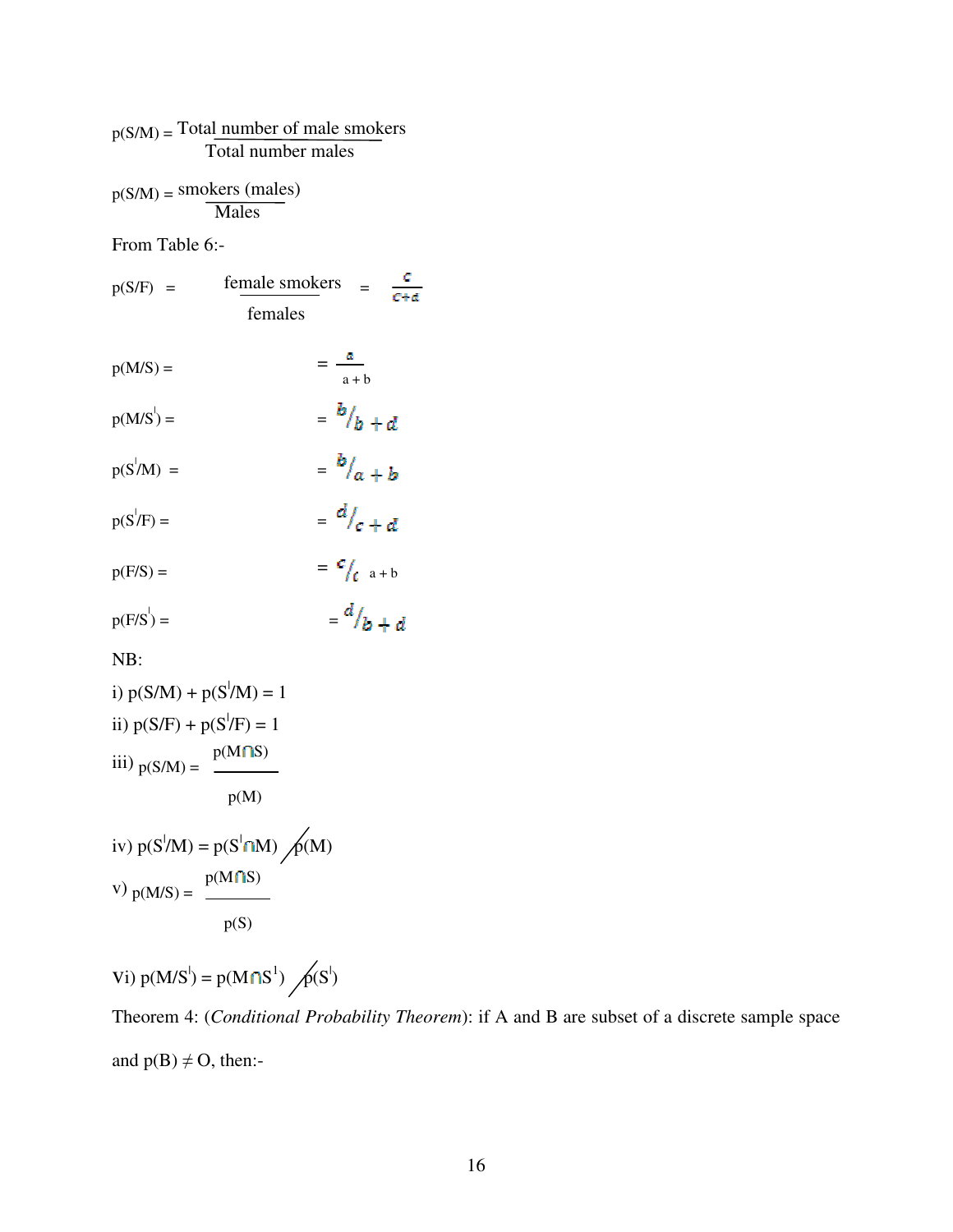$$
p(A/B) = \frac{p(A \cap B)}{p(B)}
$$

N.B:- unlike  $p(A \cap B) = p(B \cap A)$  in all respect  $P(A/B) \neq p(B/A)$  i.e. provide  $p(B) \neq p(A)$ .

Since the CP theorem can always be written as  $p(A \cap B) = p(A/B) \{p(B)\}\$ is called multiplication theorem.

#### **Further Principles Probability**

Tossing a coin a first time, the probability of a head is ½ and tossing the second time, what is the probability of having a head the second time having already gotten a head in the first toss?

$$
p(H2/H1)
$$
 =  $\frac{p(H_2 \cap H_1)}{p(H_1)}$  =  $\frac{p(H_1) \cdot p(H_1)}{p(H_1)}$  =  $\frac{1/2 \cdot 1/2}{1/2}$  = 1/2

If A is independent of B:

$$
p(A/B) = \frac{p(A)\bullet p(B)}{p(B)} = p(A)
$$

i.e. if and only if A is independent of B i.e. the conditional  $p(A/B)$  is equal to the marginal probability of (A):

$$
\Rightarrow p(A) = p(A \cap B)
$$
 or  $p(B) = p(A \cap B)$   
 $p(B)$ 

i.e. if A is independent of B then B is also independent of A. This leads to the  $5<sup>th</sup>$  theorem called *Independent Theorem*.

Theorem 5 (*Independent Theorem*): If the  $p(A) \neq 0$  and  $p(B) \neq 0$  then  $p(A \cap B) = p(A) \cdot p(B)$ 

∴  $p(A \cap B \cap C \cap D \cap ... \cap Z) = p(A) \cdot p(B) \cdot p(C) \cdot p(D) \cdot ... \cdot ... \cdot p(Z)$ 

NB: Independent events are not mutually exclusive and neither mutually exclusive events independent.

- 1) If two events are mutually exclusive  $p(A \cap B) = 0$
- 2) If two events are mutually independent  $p(A \cap B) = p(A) \cdot p(B)$
- 3) If two events are mutually exclusive  $p(A \cup B) = (A) + (B) 0$
- 4) If two events are mutually independent  $p(A \cup B) = p(A) + p(B) p(A \cap B)$

*Mutually Exclusive*: Occurrence of one event prevents the occurrence of the other.

*Independency*: Occurrence of one event in no way affects the occurrence of the other.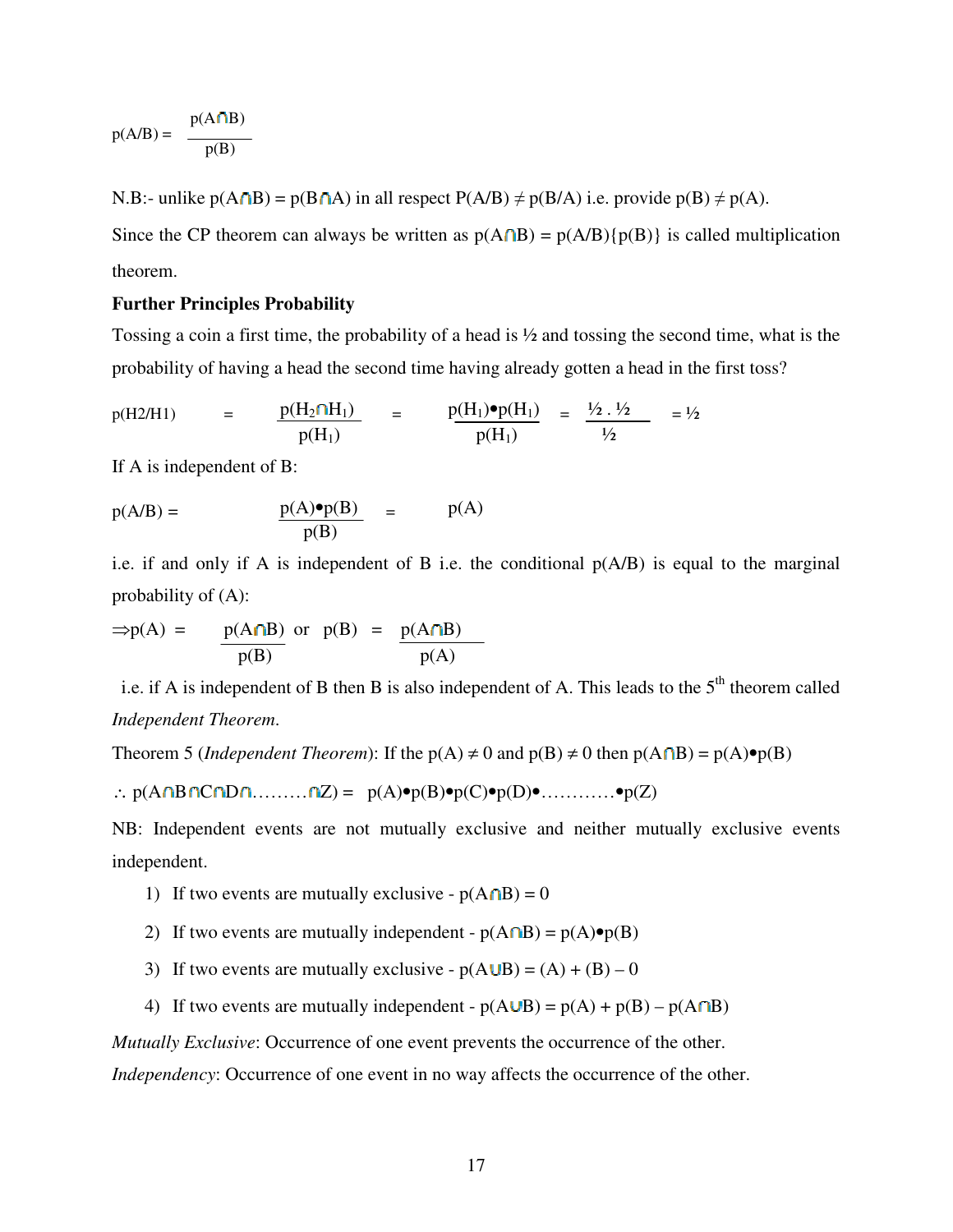#### **PROBABILITY DISTRIBUTION**

A probability distribution (PD) or probability function is the assemblage of values of  $x_i$  with their associated probabilities e.g.:

|  |  | $X_i$ 1 2 3 4 5 6                                                  |  |
|--|--|--------------------------------------------------------------------|--|
|  |  | P 1 1 1 1 1 1 1<br>$\begin{matrix} 6 & 6 & 6 & 6 & 6 \end{matrix}$ |  |

**Table 7: Probability Distribution for Throwing of a Fair Dice** 

**Table 8: Probability Distribution for Tossing of a Fair Coin** 

| $\mathbf{X}_{i}$ | H             |               |
|------------------|---------------|---------------|
| P                | $\frac{1}{2}$ | $\frac{1}{2}$ |

References about PD imply the mean and variance of the PD.

The mean of a PD is called the expected value and  $E(x) = \mu = \sum_{i=1}^{n} p_i x_i$  $\sum_{l=1}^n p$ <sub>i</sub> .

 $x_i$  denotes a discrete random variable which can assume the value  $x_1$  to  $x_n$  with respective probabilities  $p_1$  to  $p_n$ 

Recall that  $\sum_{ }^{n}$ = *n*  $\sum_{l=1}$   $p$ <sub>*i*</sub>  $= 1$ ; hence

 $\Sigma(x) = p_1x_1 + p_2x_2 + \ldots + p_nx_n$ 

The variance of the PD is symbolically written as  $\sigma^2 = \Sigma [x - E(x)]^2$ 

# **SOME COMMON DISTRIBUTION**

#### *Binomial Distribution*

In this distribution the probability of occurrence of an event is the same or constant from trial to trial for every individual and there are only 2 outcomes which is a Yes or No to a question or to the presence or absence of a qualitative characteristic. The BD is determined by 2 parameters and these are *n* which is the sample size and  $p$  the probability of occurrence of the event. Symbolically, x: b(n,p) implies that x is binomially distributed i.e. the probability *p* of observing  $x_i$  out of *n* trials.

This probability is given by: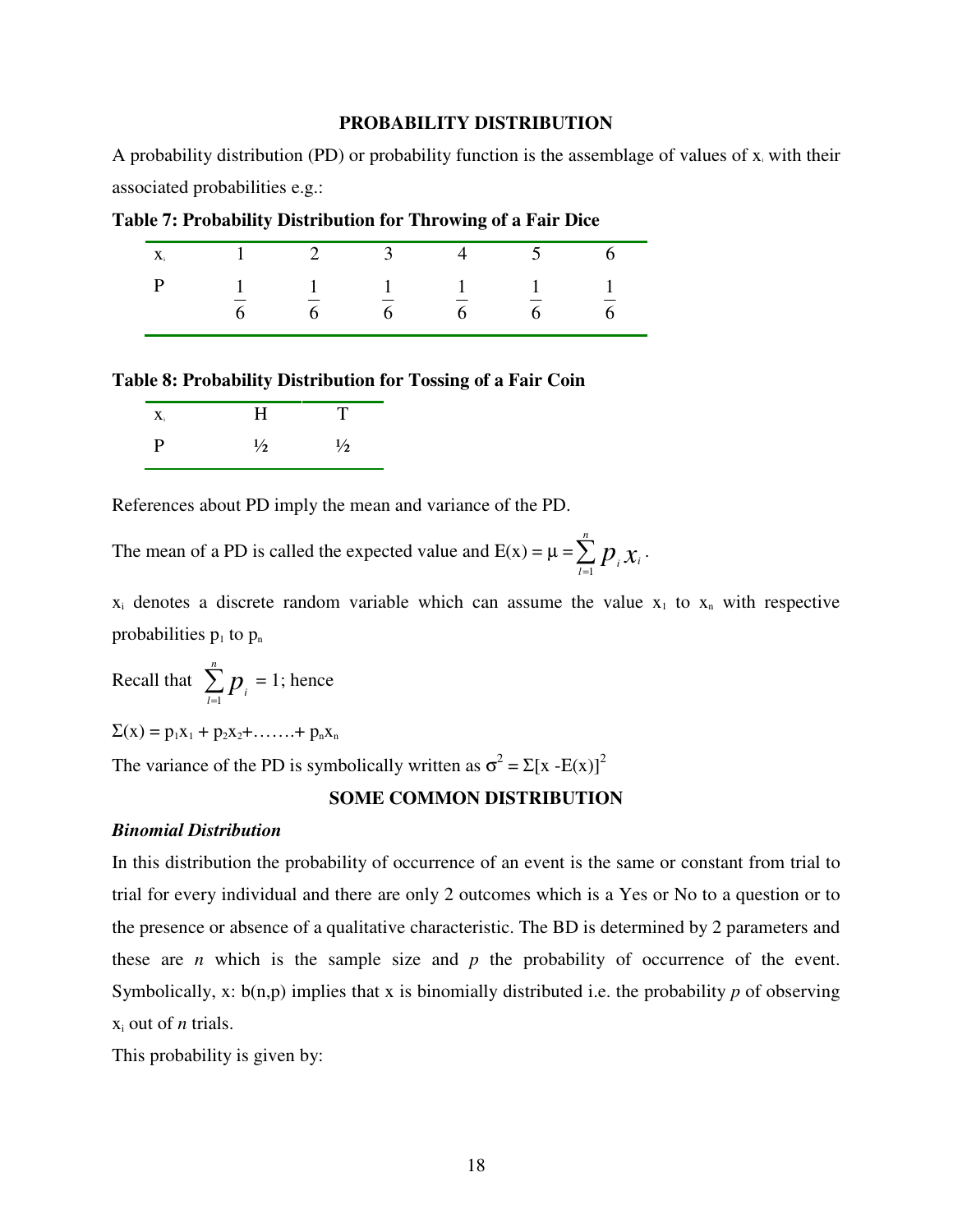$$
P(x = x_i) = \begin{pmatrix} n \\ x_i \end{pmatrix} p^{x_i} (1 - p)^{n - x_i}
$$

# **The Mean and the Variance of Binomial Distribution**

The Binomial distribution is computable only if *n* and *p* are known. Hence, the BD is completely determined by two quantities *p* and *n*. *p* could be probability of success and *n* the number of trials.

The mean  $[\Sigma(x)]$  of a binomially distributed variable is defined as the average number of success that can be expected in a long sequence of repetitions of a binomial experiment.

Recall that:

 $E(x) = \mu = \sum x_i p(x_i)$ 

Since the binomial distribution is determined by its parameters then:

$$
E(x) = \mu = np
$$

By similar algebraic manipulation:

The variance of BD ( $\sigma^2$ ) = npq where  $q = 1 - p$ 

$$
\Rightarrow \sigma^2 = np(1 - p)
$$

$$
SD(\sigma) = \sqrt{npq}
$$

When *n* is large and *p* is small, the BD becomes cumbersome i.e. as *n* approaches infinity (n  $\rightarrow$  $\infty$ ) and p approaches 0 (p  $\rightarrow$  0), np is fixed and the BD approaches the limiting form i.e.

$$
P(x:\mu) = \frac{e^{-\mu}\mu^{x}}{x!} \qquad (x = 0, 1, 2)
$$

 $e = 2.71828$ 

 $x =$  number of successes;

 $\mu$  = as a single parameters.

This distribution is called Poison distribution. The binomial distribution can not be used when (naturally)  $n > 100$  and  $p < 0.05$ .

#### **PROBABILITY DISTRIBUTION OF CONTINUOUS RANDOM VARIABLES**

A random variable that can assume any value in an interval of values number matter how small the value is said to be continuous. Probabilities associated which CRV are measured for intervals of values of the variable and are given by areas under the probability curves of the variable. If a very large number of observations are made on a continuous random variable x and a relative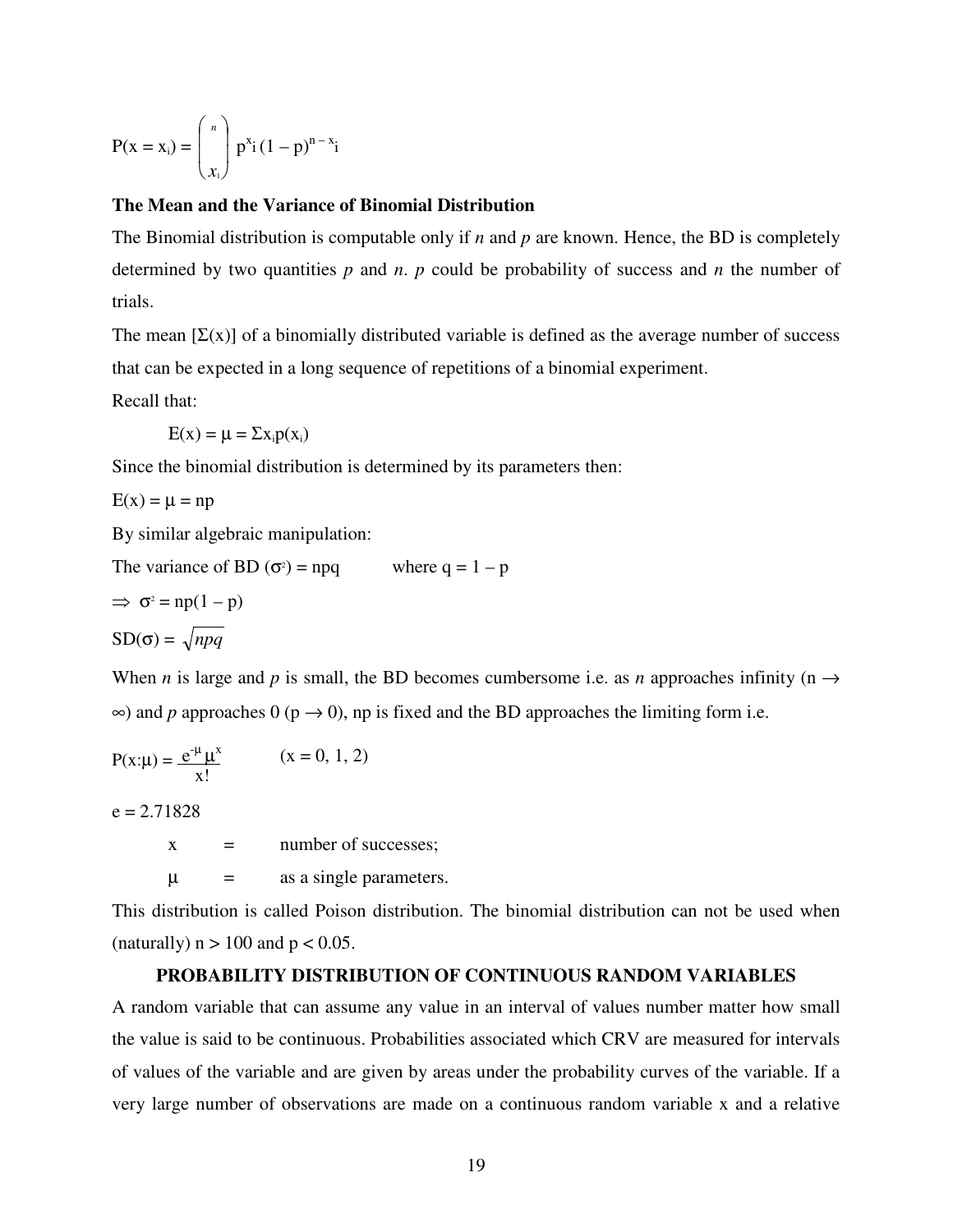frequency distribution with a large number of classes of uniform width is constructed, the resulting probability histogram approaches (pictorially) a smooth curve as the number of observations and classes increases.



 **Figure 7: Probability Histogram of CRV** 

Each value of  $x<sub>x</sub>$  can be paired with only one value on the curve. The mathematical relationship defining what  $p(x)$  is for every value of x is denoted by fx. For any interval dx where x is very small, the probability which is equal to area of choosing point within that interval is  $f(x)dx$  i.e. height x width. The probability of obtaining a point or value within a large interval say b to a is given by:

$$
\int_a^b f(x)dx
$$

Probability function of CRV is called probability density function or probability density. An example of a continuous distribution is the normal distribution.

# **Normal Distribution**

Normal Distribution in many respects is the cornerstone of modern statistical theory. It is sometimes called *Laplacian* or *Gaussian Distribution* since it was first studied by Pierre Laplace (1949-1829) and Carl Gauss.

#### *Properties of Normal Distribution*

- 1. Discrete variable has become continuous and the frequencies have merged.
- 2. The distribution is determined by 2 parameters i.e. the mean (meu)  $\mu$  and the standard deviation (SD) sigma (σ). The mean locates the centre of the distribution while the SD measures the spread.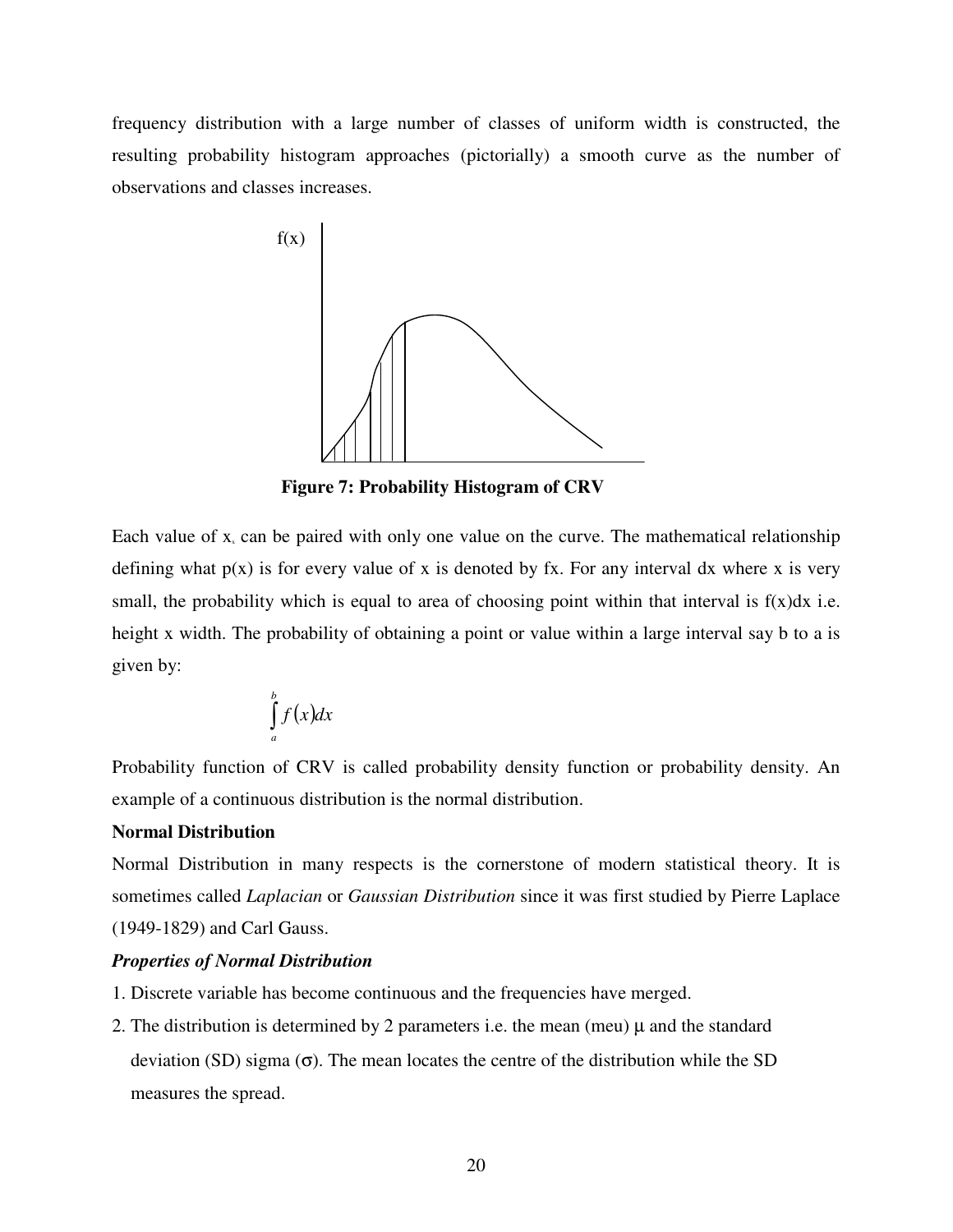3. It is symmetrical about the mean value i.e. ½ of the distribution or ½ of the total area under the curve lies on each side of the mean and the curve possesses a shape much like that of a bell.



#### **Figure 8: Properties of CRV**

4. The total area below the curve and above the  $x - axis$  is equal to one.

*Normal Curve*: the mathematical formula is given as:-

$$
f(x) = \frac{1}{\sqrt[n]{2\pi}} e^{-\frac{1}{2} \left( \frac{x-\mu}{\sigma} \right)^2}
$$

This unlike the binomial case does not give probability directly but merely describe the curve. The magnitude of the area C between  $x_1$  and  $x_2$  in the diagram above gives the probability that a randomly drawn individual will lie between  $x_1$  and  $x_2$ . In practice, instated of computing areas each time when probability is needed, a table is used to obtain probabilities. In computation, the variable x will be expressed in terms of a standard unit, therefore a standard normal variate represented by Z is needed to be defined and it is that variation that is normally distributed with a mean ( $\mu$ ) = 0 and (a constant) variance ( $\sigma^2$ ) = 1.

 $\Rightarrow$  Z: N ( $\mu$ ,  $\sigma$ <sup>2</sup>) i.e. Z: N (0, 1).

The formula given above now becomes:-

$$
F_Z = \frac{1}{\sqrt{2\pi}} e^{-\frac{1}{2}z}
$$

Hence,  $Z = \frac{x}{\sigma}$  $x - \mu$ 

#### **t – Distribution**

Usually called the student t, it was discovered by W. S. Gosset in 1908 and was perfected by R. A. Fisher in 1924. Recalling the fact that the normal distribution is determined by 2 parameters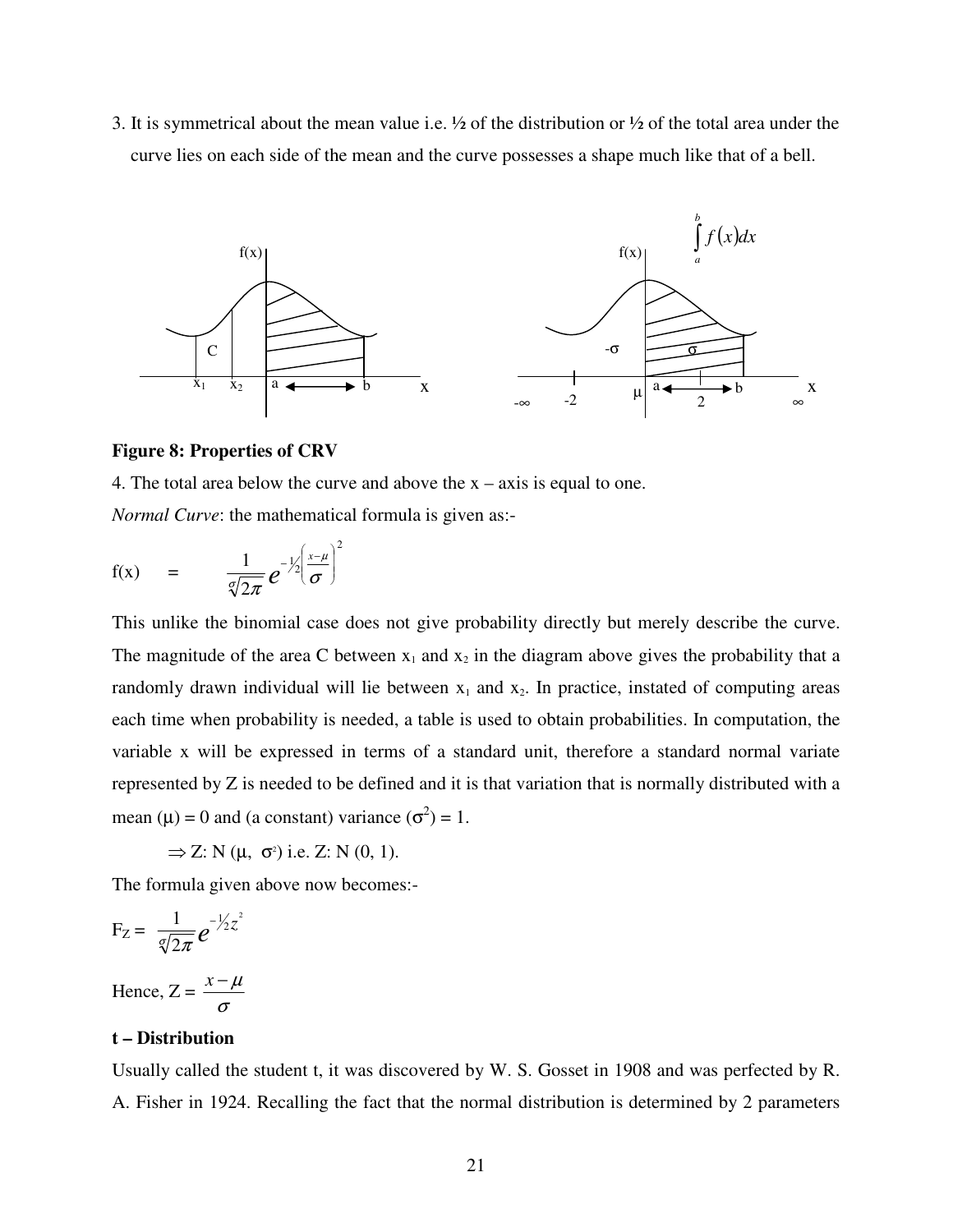i.e. the mean and the variance which are estimated by the sample mean and the sample variance respectively. Obviously, if a statement is made about an observation x in X where X: N ( $\mu$ ,  $\sigma$ <sup>2</sup>);  $\mu$ and  $\sigma^2$  have to be known, which involves the use of the population values N. Hence, since population figures are hard to come by, Z cannot be used.

Since researchers often deals with small samples, t provides the tools for handling such samples and it makes use of  $\overline{\mathbf{x}}$  and  $\overline{\mathbf{S}}_x^2$ .

$$
Z = \frac{x - \mu}{\sigma} \text{ while } t = \frac{x - \mu}{S_x}
$$

#### *Properties of t – Distribution*

1. It is symmetric about the mean but it is not normally distributed.

−

2. It has different distribution for different sample sizes because of the S  $\bar{x}$ (SE) (standard error).

#### *Test of Hypothesis and Confidence Interval*

In using the t-distribution, the aim is to be able to say whether  $\overline{x}$  is close enough to  $\mu$  for any difference to be due to chance. The assumption is usually stated in the form of a hypothesis. A test hypothesis is a procedure for deciding whether to accept or reject the hypothesis. In practice, there are 2 hypotheses – the null hypothesis  $(H_0)$  and the alternative hypothesis  $(H_0)$ .

The postulate is that the sample and population mean are not (significantly) different from each other. The null hypothesis is one for which it is possible to compute a t-statistic (called tcalculated/computed) and the corresponding probability of a more extreme value taken from a table (called t-tabulated).

The t-statistic can be computed with the expression stated below:-

$$
t_{c} = \frac{x - \mu}{\frac{s}{\sqrt{n}}}
$$

Furthermore, the hypothesis can be stated thus:-

 $H_0: \overline{x} = \mu$  $H_a: \overline{x} \neq \mu$ 

 $t_c$  represents t calculated and  $t_T$  represent tabulated or critical t.  $t_T$  is usually expressed as  $t_{T,\alpha,(n-1)}$ . H<sub>0</sub> is accepted if t<sub>c</sub> < t<sub>T</sub> at a given degree if freedom  $(n - 1)$  and level of significant  $(\alpha)$ .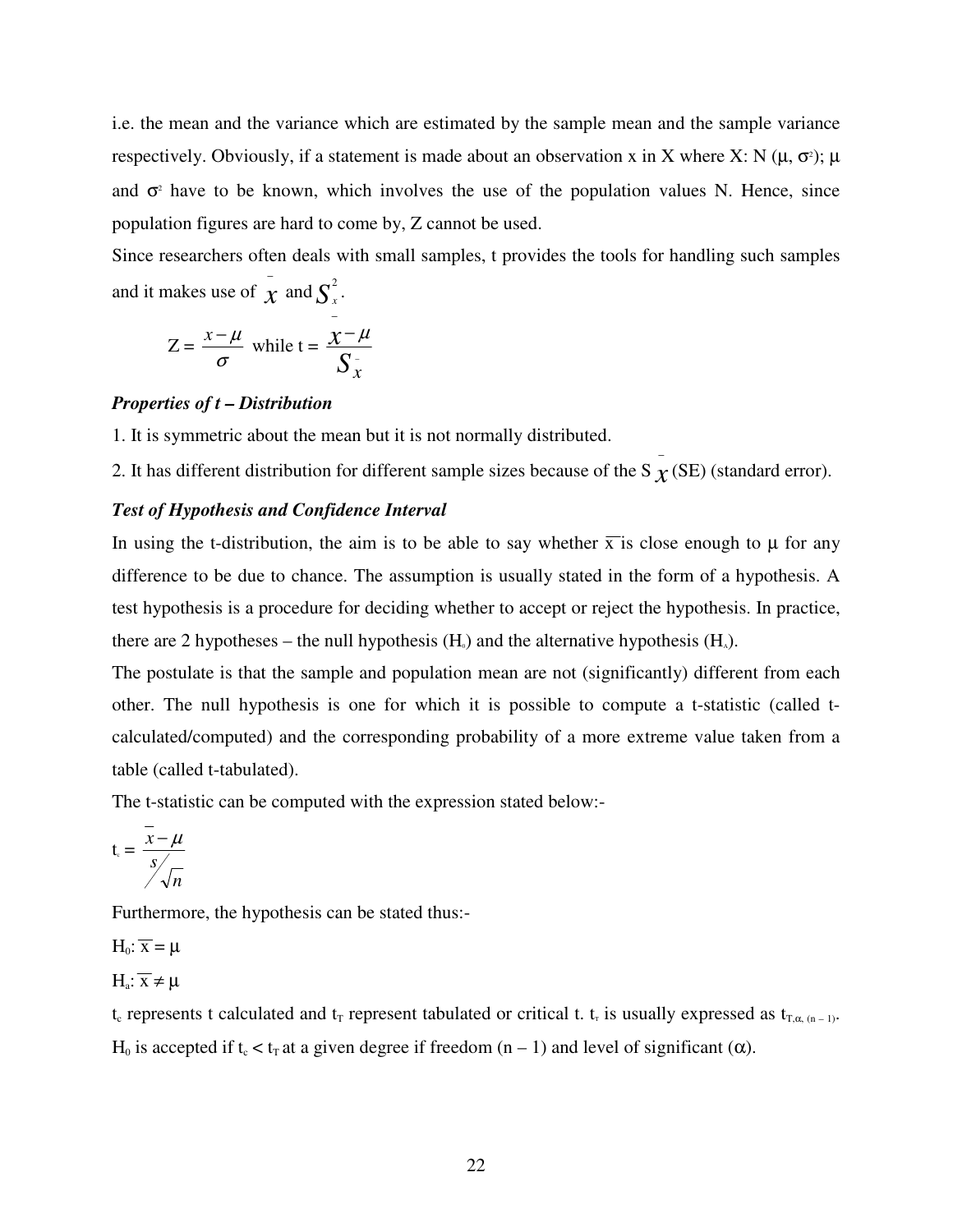The critical value of the  $t -$  distribution can also be used to calculate an appropriate confidence interval. If the hypothesized mean  $(\mu)$  lies outside the confidence interval (CI),  $H_0$  is not accepted and if it lies inside the CI, the  $H<sub>0</sub>$  is accepted.

$$
\overline{x} \pm \frac{t_c S_x}{\sqrt{n}} = \overline{x} \pm t_c \bullet (S_{\overline{x}})
$$
\n
$$
\overline{x} \cdot t_c (S_{\overline{x}}) \le \mu \le \overline{x} + t_c (S_{\overline{x}})
$$
\nAcceptance region\n
$$
-t_{\alpha/2} \qquad + t_{\alpha/2}
$$

### **Figure 9: Confidence Interval**

#### **MEASURES OF ASSOCIATION**

Science, be it physical, biological or social is based or centred fundamentally on association or relationship which can be simple or complex. In many scientific areas of study, the researcher is often interested in watching or investigating how changes affects another e.g. effect of fertilizer on yield, effect of education on adoption and effect(s) of price or income on quantity demanded. The statistical techniques which are used in these studies or relationships vary depending on the type of association. The different types include correlation coefficient (ρ), coefficient of determination ( $\rho^2$ ), regression coefficient, chi-square ( $\chi^2$ ) and Analysis of Variance (ANOVA).

#### **Correlation Coefficient**

A measure of association between 2 variables. It is represented thus:

Definitional formula 
$$
\rho(x, y) = \frac{Cov(xy)}{\sqrt{Var(x)var(y)}}
$$

$$
\rho = \frac{\sum xy}{\left[\left(\sum x^2\right)\left(\sum y^2\right)\right]^{1/2}}
$$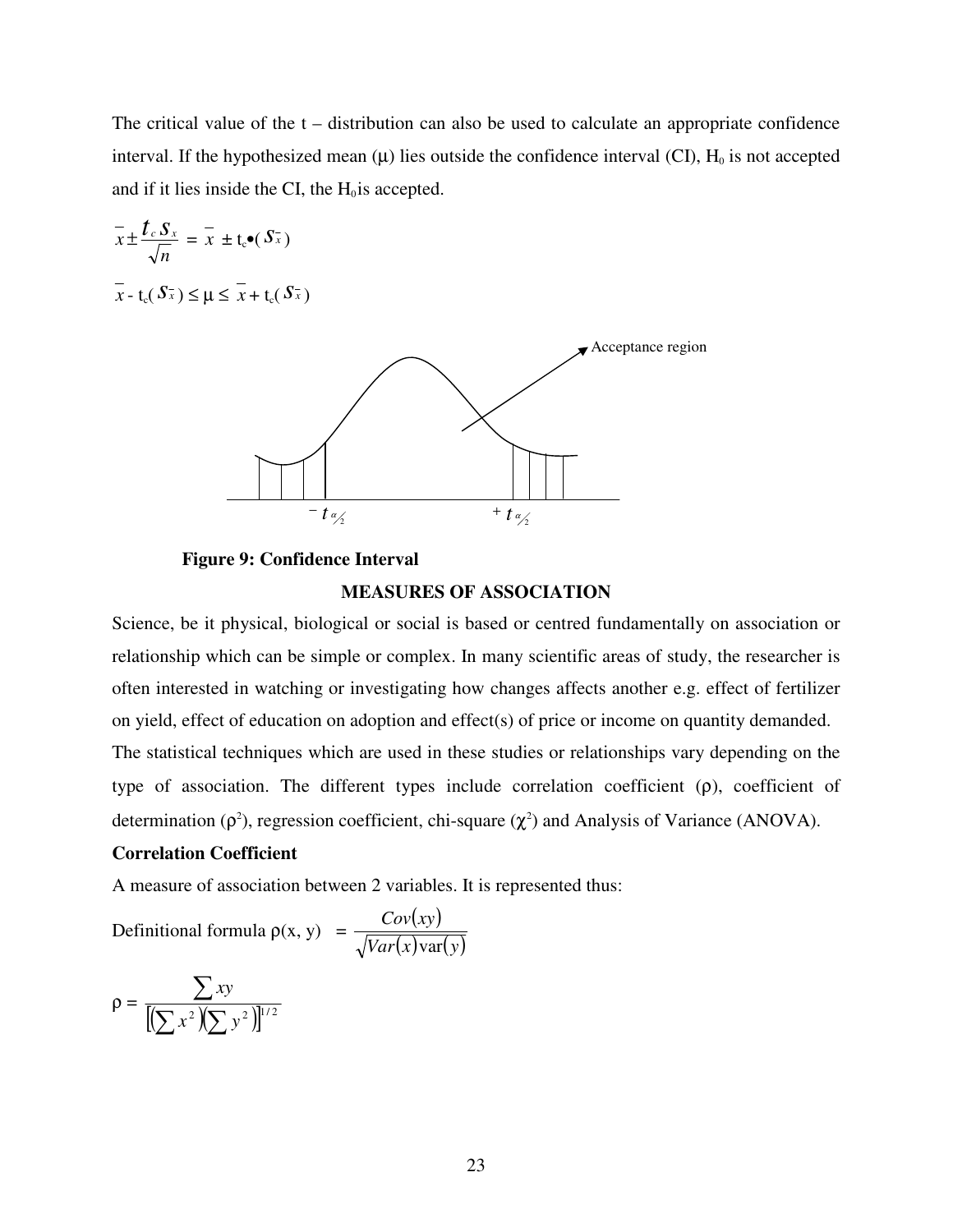where:  
\n
$$
y = y_i - \frac{y}{y}
$$
  
\n $x = x_i - \frac{y}{x}$   
\n $\rho = \left\{ \sum xy - \left\{ \left[ (\sum x)(\sum y) \right] \right/ \left( \sum y_i^2 - \frac{(\sum x)^2}{n} \right) \left( \sum y_i^2 - \frac{(\sum y)^2}{n} \right) \right\} \right\}$ 

Covariance is a measure of joint variability while the correlation co-efficient measures the relationship between 2 variables.

# *Properties of* ρ *(Rho)*

1. -1 ≤ ρ ≤ 1.

2. It considers the 2 variables as co-equal

3. Between 0 and +1 there is either direct, positive association, relationship or correlation.

4. When the value is almost zero the relationship is weak or low.

5. Between 0 to -1 there is indirect, inverse or negative association, relationship or correlation.

6. When the value is almost -1 or +1, the relationship is said to be high or perfect e.g.:

if  $\rho = 0.90 \Rightarrow$  perfect/close but direct relationship;

if ρ = -0.90 ⇒ perfect/close but indirect relationship.

N.B: ρ must not be more than 1.

#### **Coefficient of Determination** ρ 2

If the correlation coefficient is squared, the coefficient of determination (CD) is obtained. CD indicates the amount of variation in one variable that is explained by the other variable as a result of their linear relationship. For example:-

If 
$$
\rho (xy) = 0.5
$$
  
 $\rho^2 = 0.25 \implies 25\%$ 

This means that given x, 25% of the variation in Y can be explained as a result of the association between x and y. If x is price and y is quantity demanded of commodity and  $q(d) = f(P)$ ; then 25% means given price, 25% of the changes in quantity demanded due to relationship between price and quantity demanded can be explained.

# **Regression Analysis**

Correlation coefficient measures the joint association between 2 variables while regression analysis estimates the amount of change that is expected in the dependent variable when the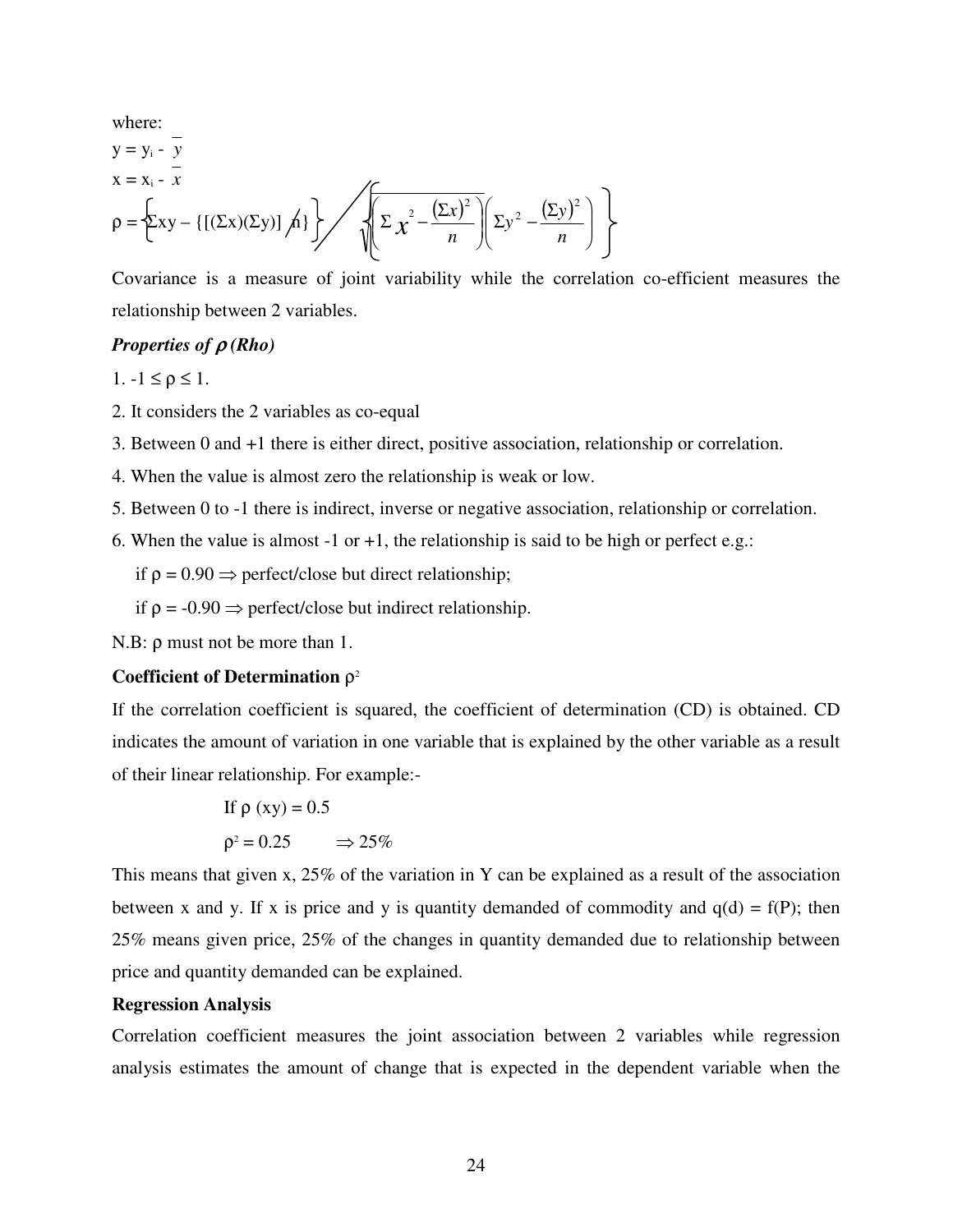independent is altered i.e. in correlation the 2 variables are correlated but in regression one depends on the other.

Regression analysis is particularly useful in:

- a) predicting the value of a dependent variable given the value of an independent variable;
- b) in measuring the degree of association between 2 variables;
- c) in testing of hypothesis which respect to the significant of the association.

Given the simple linear function (equation):

$$
Y_i = a + bXi + e_i
$$

where (by convention):-

 $X_i$  = independent (exogenous) variable;

 $Y_i$  = dependent (endogenous) variable;

- a = constant or Y intercept i.e. the value of Y when  $x = 0$ ;
- $b = slope of the line or regression coefficient i.e. the amount by which Y changes when X$ changes.

 $e_i$  = stochastic/random error term.

*Example*: Suppose the cost of renting a tractor (in  $\frac{N}{000}$ ) is  $\frac{N}{25}$  and a charge of  $\frac{N}{0.3}$  for each km the tractor is driven. The data can be summarised as below.

 $C = 25 + 0.3x$ 

where:

 $c = \text{cost of reting the tractor};$ 

 $x =$  number of km.



 **Figure 10: Regression Curve**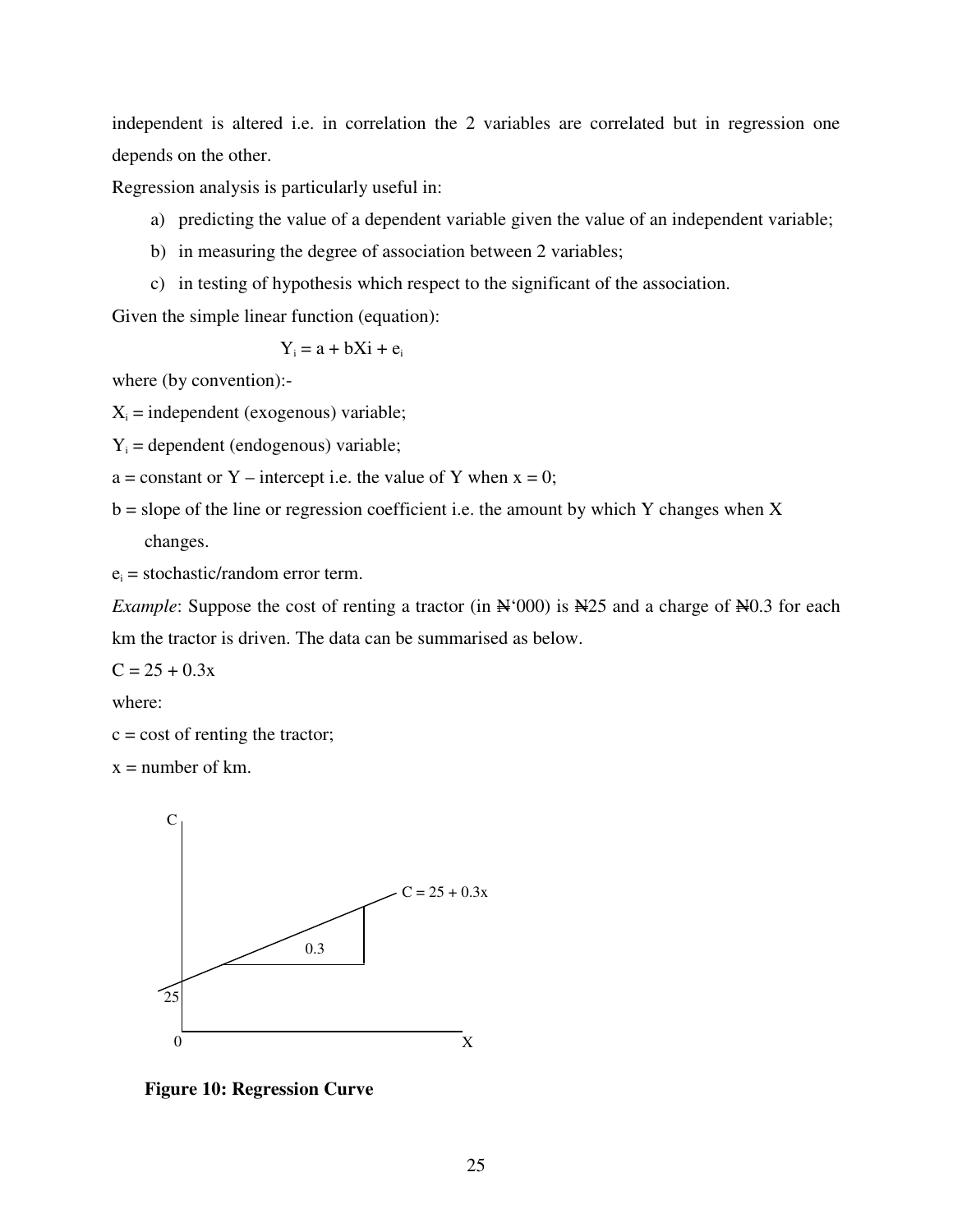The Y intercept is 25 i.e.  $\text{\textcircled{H}}25,000$  is incurred irrespective of whether the tractor is used or not. The slope is 0.3 i.e. total costs for a day rent increase by  $\angle 4300$  for each additional km the tractor is driven.

#### **Fitting a Straight Line by Least Square Method**

In scientific studies data are collected in pairs rather than generating data from a given mathematical equation. If the paired data are plotted, as shown below, the resulting pictorial representation is called *scattered plot* or *scattered graph* or *scattered diagram*.

**Table 11: X and Y Data Distribution** 



**Figure 11: Scattered Diagram** 

The essence of the exercise above is to obtain a straight line that is called the best fit line or regression line. Statisticians define the best fit line to be the line for which the sum of the squares of errors has the smallest possible value. An error is the vertical distance between an actual point and the point directly below or above it on the estimating line. For a given set of observed data, different lines have different sum of squares of errors. The best fitting line out of the array of lines is the one having the smallest possible sum of square errors. The best fitting line is also called the least square line.

The least square line can be determined by calculation performed on the XY data pairs. The calculation leads to a value for the slope *b* and for intercept *a*. After *a* and *b* have been computed, the values are substituted into the equation  $Y = a + bX_i$  to obtain the estimating equation. The line and estimated equation are often called least square regression.

By mathematical analysis it has been proofed that *a* and *b* for a least square regression line can be computed from the following formula:

$$
b = (\Sigma XY) / [(\Sigma X)^2]
$$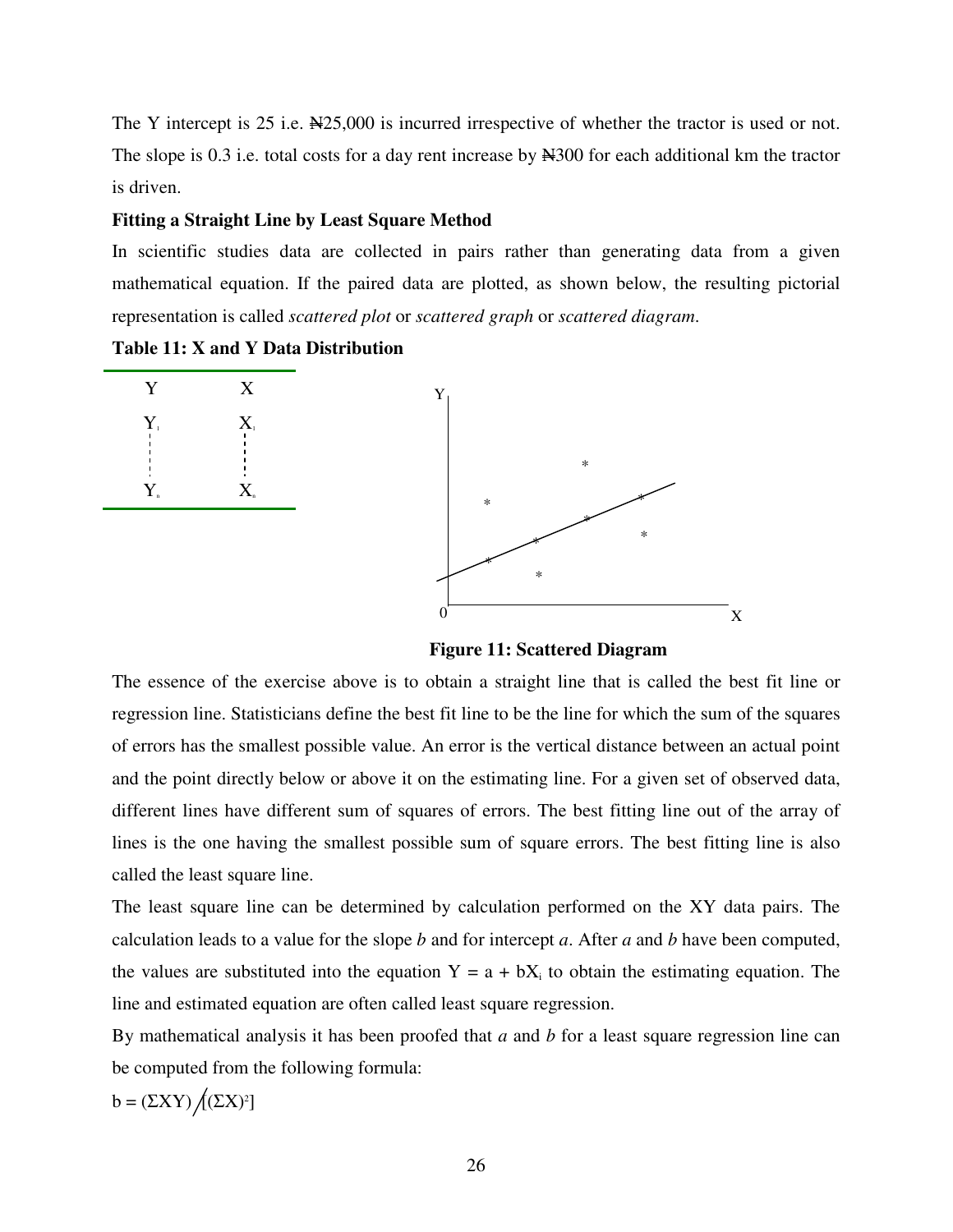where:  
\n
$$
y = y_i - \frac{1}{y}
$$
  
\n $x = x_i - \frac{1}{x}$   
\n $b = \left\{ x_i y_i - [(\Sigma x_i)(\Sigma y_i) \hat{A}] \right\} / \left\{ \Sigma x_i^2 - [(\Sigma x_i)^2] \hat{A} \right\}$ 

$$
a = (\Sigma y_i - b\Sigma x_i)/n
$$

where:

 $a = y$  intercept (constant);

 $b = regression coefficient (slope);$ 

n = number of (paired) observations.

# *Testing hypothesis about* β *(Population Slope or Regression Coefficient)*

$$
S_b = S_e \left\langle \left\{ \sqrt{\sum x_a^2 - \left[ (\sum x_a)^2 \right] \eta'} \right\} \right\}
$$

where:

$$
S_e = \left\{ \Sigma y_i^2 - a\Sigma y_i - b\Sigma x_i y_i \right\} / (n-2) = standard error of estimate;
$$

 $S_b$  = standard error of regression slope (b).

$$
t_c = (b - \beta) S_b
$$

H<sub>o</sub>:  $β = 0$ 

H<sub>a</sub>:  $β \neq 0$ .

Degree of freedom  $(v) = n - 2$ ;

Level of significance  $(\alpha) = 1\%$ , 5% or 10%.

 $t_T = t_{\alpha/2, v}$ 

 $|t_c| \ge t_T H_0$  not acceptable; otherwise  $H_a$  is acceptable.

If  $H_0$  is accepted, then the conclusion is that there is no true relationship between X and Y or *b* is not statistically significant at an α-level (e.g. 5%) and when  $H_0$  is not accepted, then the conclusion is that there is true relationship between X and Y or *b* is statistically significant at an α-level (e.g. 5%).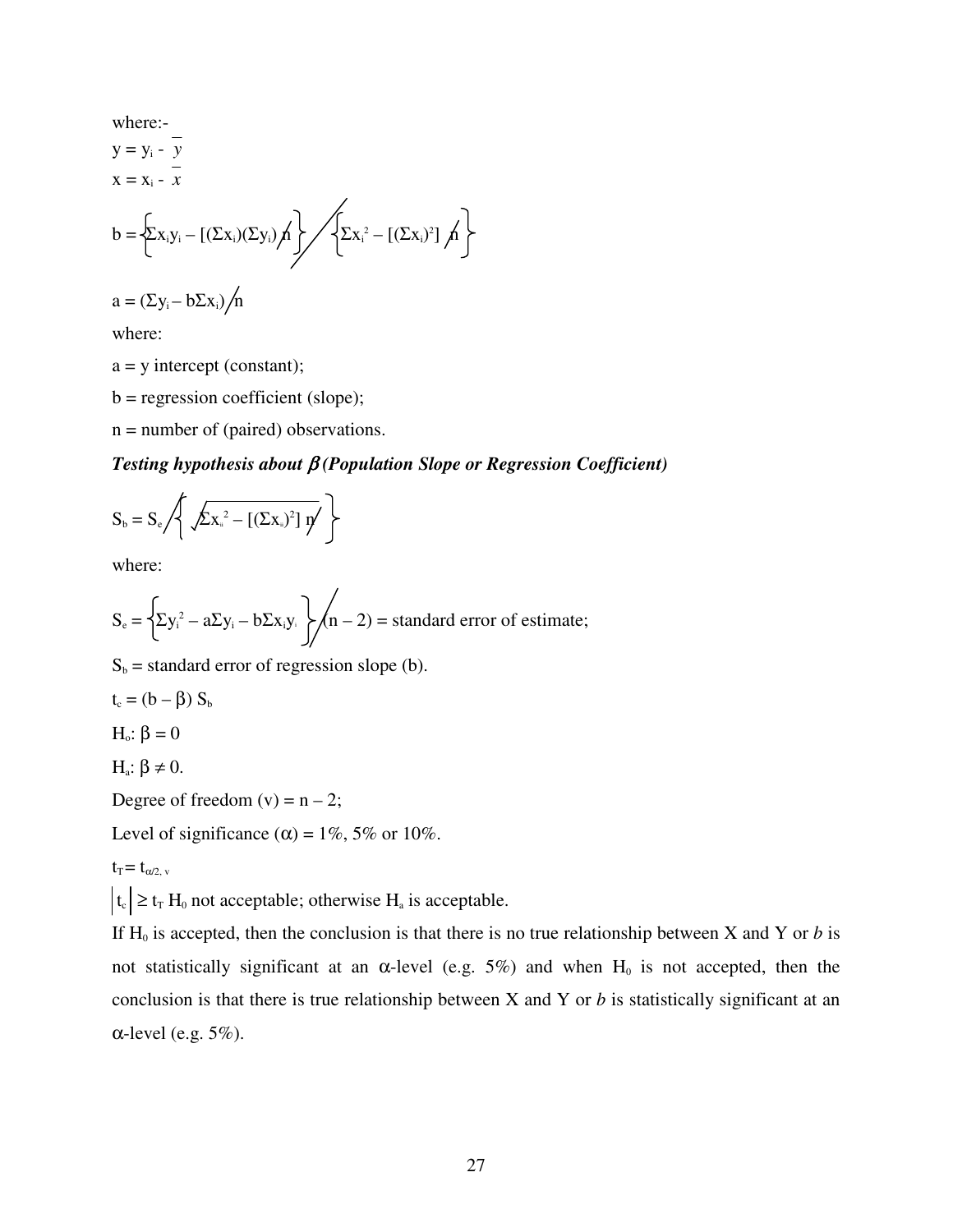## *Interval Estimate*

Confidence interval for β

 $b \pm t_{\rm T}S_{\rm b}$ 

 $\Rightarrow$  b – t<sub>α/2, v</sub>S<sub>b</sub>  $\leq \beta \leq$  b + t<sub>α/2, v</sub>S<sub>b</sub>; 100(1 – α)%

To test for:-

H<sub>o</sub>: β = 0.5

H<sub>a</sub>:  $\beta \neq 0.5$ .



 **Figure 12: Critical/Acceptance Region** 

# **Chi-Square**

Frequently, data of interest consist of counts rather than measurement e.g. in the study of consumer preference (CP) for a product in various geographical regions. The CP might consist of "like", "dislike" or "no opinion" and the geographical category might consist of "East", "Central" or "West". The sample gathered might be summarized as counts such as given below.

**Table 12: Customers Quality Rating of Product P by Geographical Region** 

| <b>Quality Rating</b> | <b>East</b> | <b>Central</b> | West        | <b>Total</b> |
|-----------------------|-------------|----------------|-------------|--------------|
| Like                  | a           | b              | $\mathbf c$ | $a+b+c$      |
| Dislike               | d           | e              |             | $d+e+f$      |
| No opinion            | g           | h              |             | $g+h+i$      |
| <b>Total</b>          | $a+d+g$     | $b + e + h$    | $c + f + i$ |              |

The type of table above is usually called a *Contingency Table* (CT). A CT consists of count data obtained from a simple random sample arranged in rows and columns. An *r* X *c* CT has *r* rows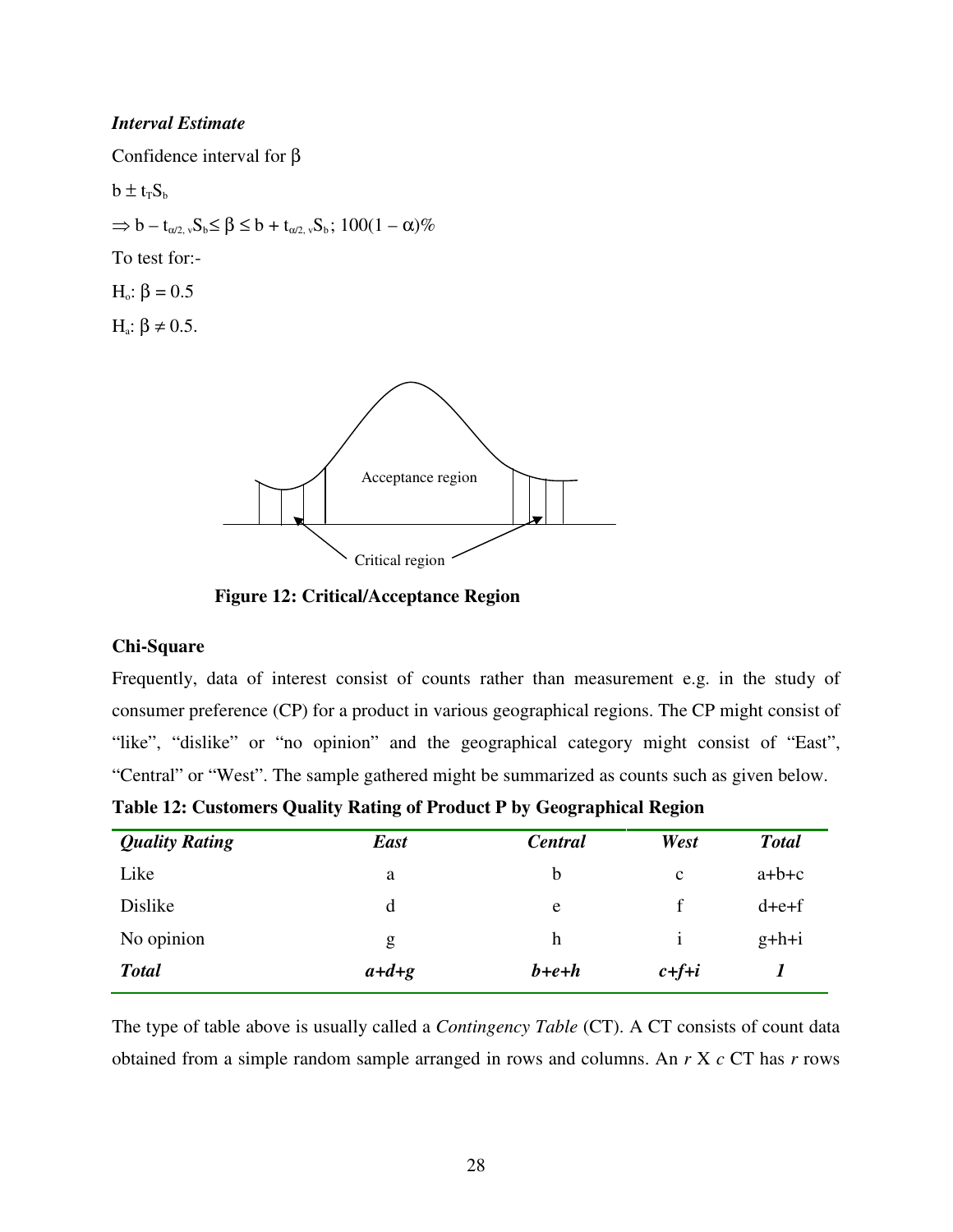and *c* columns. The actual sample counts are called observed frequency and are usually denoted by  $f_{o}$ .

# *Chi-square Test for Independence*

Against  $f_0$ , the expected frequency (denoted by  $f_e$ ) can be computed as follows:

 $f_e = (RT \bullet CT)(GT)^{-1}$ 

where:-

 $f_e$  = expected frequency;

 $RT = row total;$ 

CT =column total;

 $GT = \text{grand total.}$ 

The expected  $(f_e)$  and observed  $(f_o)$  frequencies are used to compute a sample statistic for testing the hypothesis that row and column categories are independent. The statistic that is used for the test is called the sample Chi-square and is computed as follows:

$$
\chi_c^2 = \sum \{ (f_o - f_e)^2 \} \{ (f_e)^{-1} \}
$$

where:-

 $\chi_c^2$  = Chi-square computed/calculated;

 $\Sigma$  = sum of;

 $f_0$  = observed frequency;

```
f_e = as defined previously.
```
The hypothesis is as stated below:

 $H<sub>o</sub>$ : the row and column are independent

 $H_a$ : the row and column are dependent

Decision rule:-

H<sub>o</sub> is not acceptable if sample  $\chi_c^2 > \chi^2_{\alpha, r}$ 

where:

 $\alpha$  = level of significance;

 $r = degree of freedom and r = (r - 1)(c - 1).$ 

At times  $\chi^2$  can be used to test the goodness-of-fit i.e. test of assumption made about a population.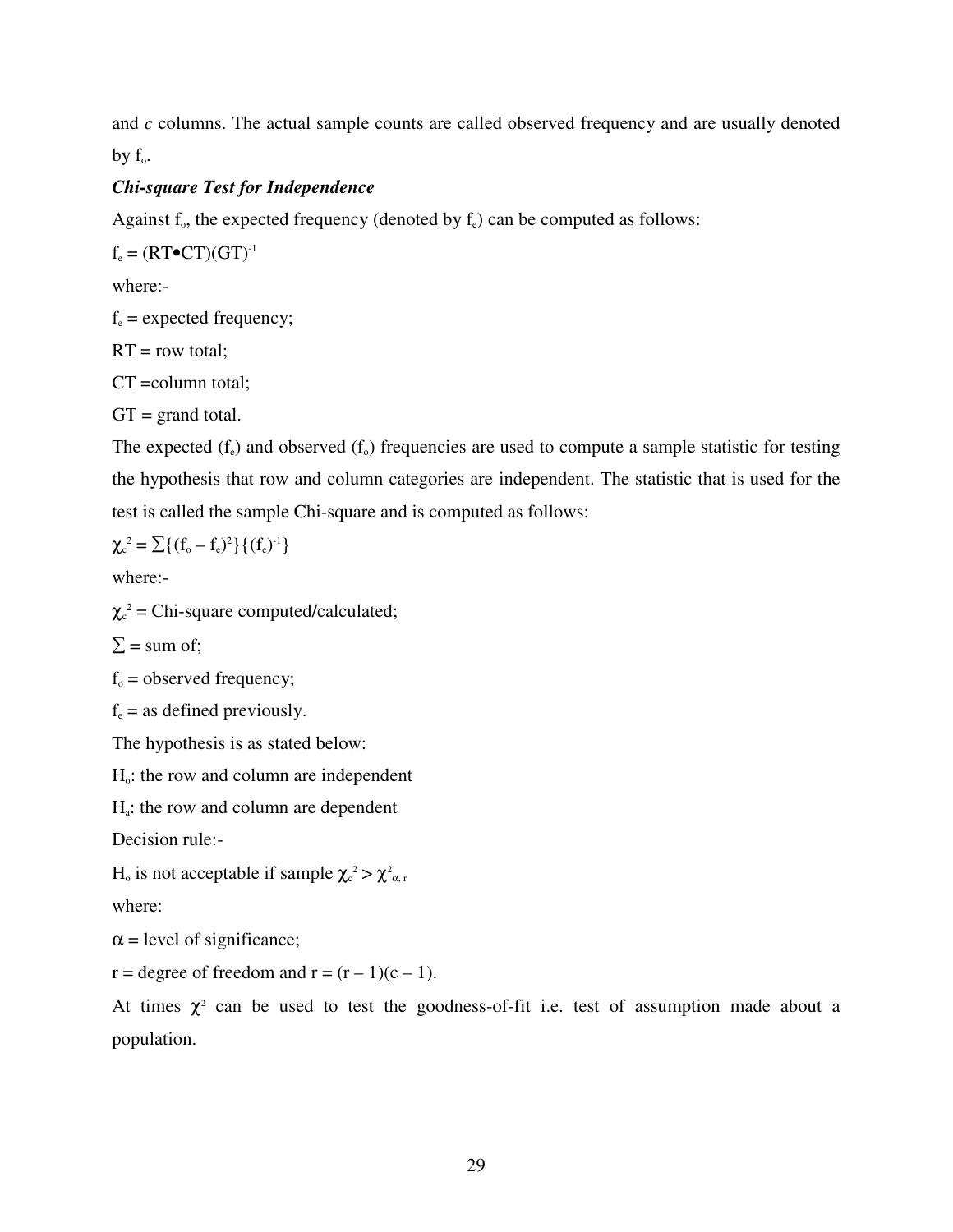### **Analysis of Variance (ANOVA)**

ANOVA is used to test for equality of several population (/sample) means. The ANOVA test is performed on simple random sample drawn independently. The test assumes that the population are normally distributed with the same variance but with mean which may differ. The pertinent data for performing the test are summarized in a table known as ANOVA table. ANOVA could be a one-way classification (in which only one factor is considered to be affecting the variable of interest) or a two-way classification (in which two factors are considered to be affecting the variable of interest).

# *Steps in ANOVA*

- 1. Setting up a hypothesis i.e.  $H_0$  (null) and  $H_a$  (alternative) hypothesis.
- 2. Deciding on the level of significance (if not given).
- 3. Computing F-statistic (i.e. F calculated).
- 4. Finding the tabulated F-statistic on the F table (i.e. F tabulated).
- 5 Comparing  $F_T$  with the  $F_c$ .
- 6. Drawing conclusion i.e. accepting  $H_0$  if  $F_c < F_T$  and accepting  $H_a$  if otherwise.

# **One-way ANOVA**

Assuming a green house experiment is conducted to determine the yield of potato with the application of four (4) different types of nitrogen fertilizer using three (3) pots per treatment. Suppose the information collected is as shown below.

| <b>Treatment</b> |           | Potato $(Kg/N2)$<br>Yield of | ration)              |                |
|------------------|-----------|------------------------------|----------------------|----------------|
|                  |           | 2                            | $\boldsymbol{\beta}$ | <b>Total</b>   |
|                  | a         | b                            | $\mathbf c$          | $a+b+c$        |
| $\overline{2}$   | d         | e                            | f                    | $d+e+f$        |
| 3                | g         | h                            |                      | $g+h+i$        |
| 4                |           | k                            |                      | $j+k+1$        |
| <b>Total</b>     | $a+d+g+j$ | $b + e + h + k$              | $c+f+i+l$            | $a+b+\ldots+l$ |

N.B:- Row total = column total.

Basically, the task is to test the significance of (Nitrogen fertilizer) treatment on yield. The following questions are to be answered: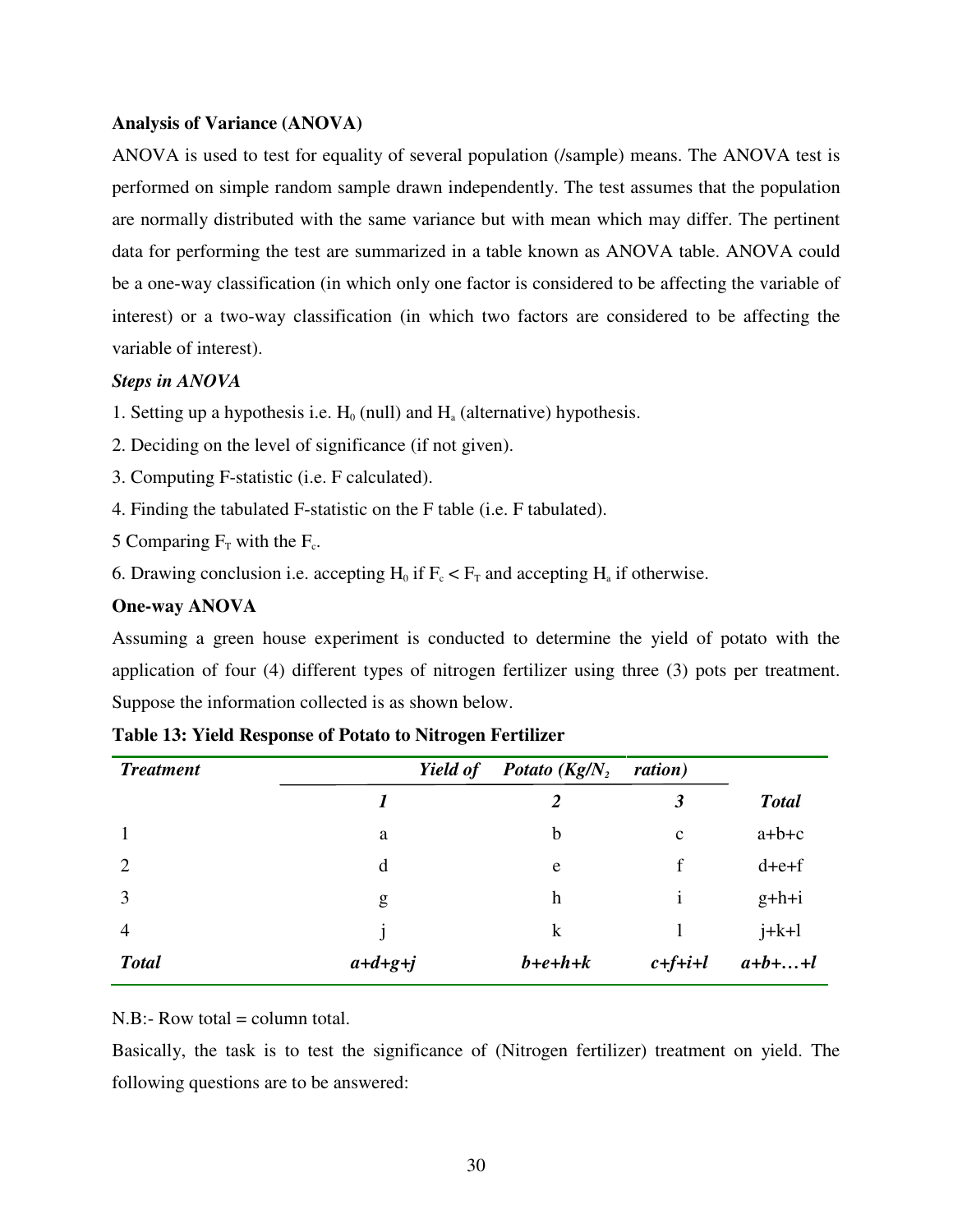- i. are the differences in yield negligible;
- ii. are the differences in yield attributable to chance or fluctuations;
- iii. are the differences in yield large enough to indicate differences in the treatment.

# *ANOVA (Mean Additive) Model*

 $Y_i = \mu + T_i + \varepsilon_i$ 

where:-

 $Y_i$  = yield;

 $\mu$  = population/sample mean;

 $T_i$  = treatment effect;

 $\varepsilon$ <sub>i</sub> = random effect which is due to nature.

Treatment effect can be considered as the true deviation of the mean of the  $i<sup>th</sup>$  group from  $\mu$ . It is assumed for all the groups involved in the experiment that  $T_i$  (treatment effect) is fixed.

Assumptions:

 $\sum T_i = 0;$ 

 $\varepsilon_i$  (0, 1) i.e. the error is normally and independently distributed with mean zero and constant variance.

**Table 14: One-way ANOVA Table** 

| <b>Source of Variation</b> | <b>Degree of Freedom</b> | <b>Sum of Squares</b>   | <b>Mean Sum of Squares</b> |               |
|----------------------------|--------------------------|-------------------------|----------------------------|---------------|
| Total                      | $n-1$                    | $\sum Y_i^2 - CT$       | $\overline{\phantom{a}}$   |               |
| Treatment                  | $t-1$                    | ${(\sum Y_i)^2/r} - CT$ | $SS_{1}/(t-1)$             | $MSS_t/MSS_r$ |
| Residual                   | $n - t$                  | $SS_{t} - SS_{r}$       | $SS_r/(n-1)$               |               |

where:

CT = correction term =  $(\sum Y_i)^2/n$  or  $Y_{\bullet}$ <sup>2</sup>/n (Y<sub>\*</sub> = grand total)

n = total number of observations;

 $t =$  number of treatment;

r = number of observations per treatment;

 $\sum Y_i$  = row total;

 $SS_t = sum of squares total;$ 

 $SS_r$ = sum of squares residual;

 $MSS_t$  = mean sum of squares treatment;